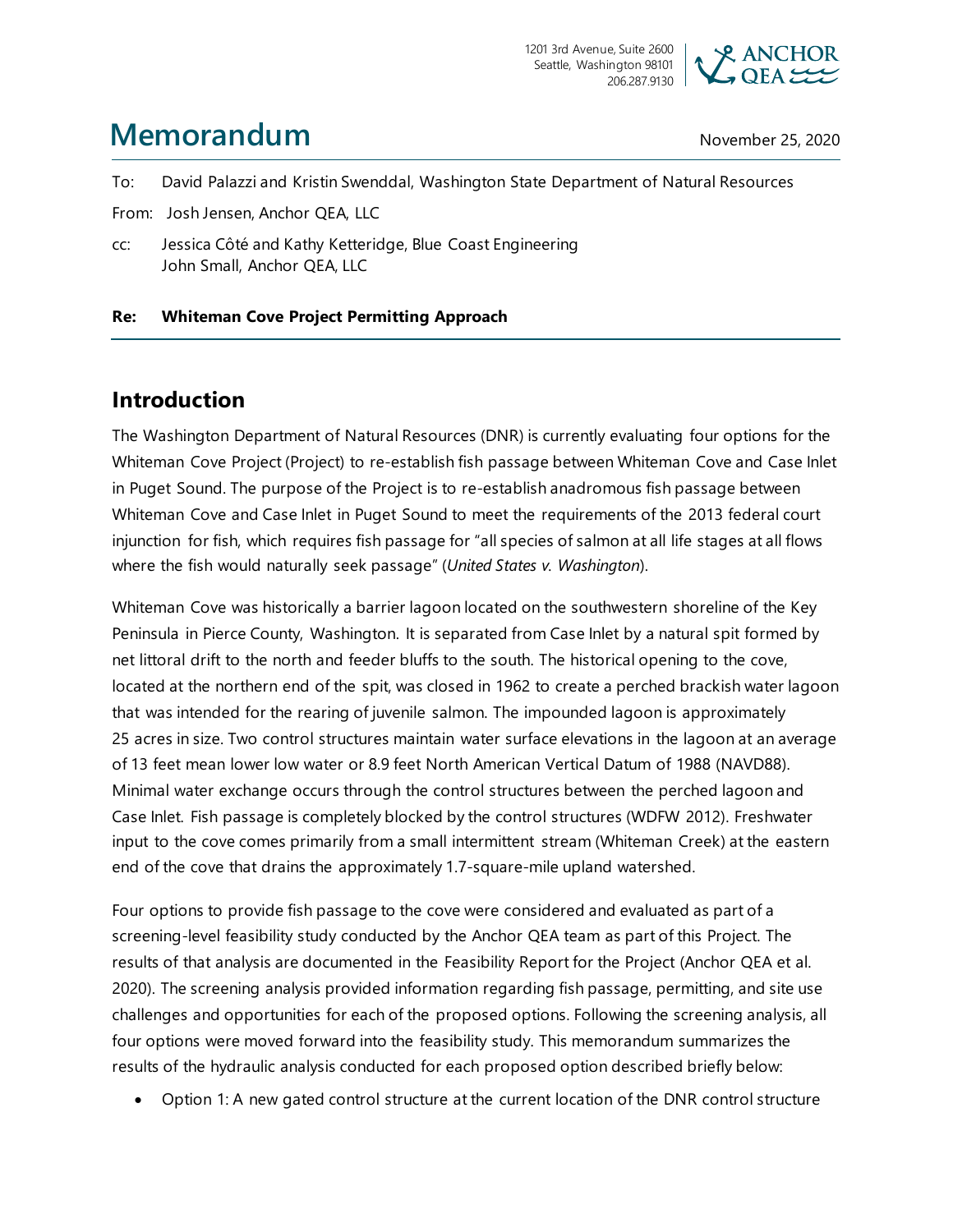- Option 2: A new weir control structure at the historical opening to the north
- Option 3: An open channel at the historical opening of the cove with a bridge crossing
- Option 4: An open channel at the historical opening of the cove with road removal and rerouted access from the south

This memorandum summarizes the anticipated permit approach for the above conceptual design options and incorporates feedback from multi-agency meetings that occurred on April 2 and September 24, 2020 (Attachment 1). Whiteman Cove is associated with Puget Sound, which is defined as a navigable waterway and waters of the United States and is, therefore, subject to federal, state, and local regulations. The local lead agency is Pierce County Planning and Land Services (PALS). The following sections identify each of the environmental permits and approvals anticipated to be required for the Project, including regulatory triggers (actions that create the requirement to obtain a given permit), timeframes for issuance, application materials, and the general requirements associated with each permit and approval.

# **Permitting Approach**

For the permitting approach, we recommend identifying and applying for applicable fish passage programmatic permits and exemptions to streamline the permit review process. At the multi-agency meetings, agency representatives identified several permits and approvals that could be selected to streamline the permit review process. For the option carried forward for permitting, this approach will need to be updated based on design refinements and the design consistency with the applicable permit criteria. It should be noted that, as proposed, Options 1 and 2 currently do not meet the Washington State Hydraulic Code criteria for fish passage per Washington Administrative Code (WAC) 220-660-190.2.a. Therefore, the Washington Department of Fish and Wildlife (WDFW) may not issue a Hydraulic Project Approval (HPA) for these options without design modifications to allow for fish passage occurring at a higher percentage of the time (based on tidal elevations).

Table 1 lists the permits or approvals anticipated for each of the four options. The estimated durations of the permits and approvals identified in this table are based on the amount of time for issuance of permits or approvals once the respective agency has made a determination that a complete application has been submitted.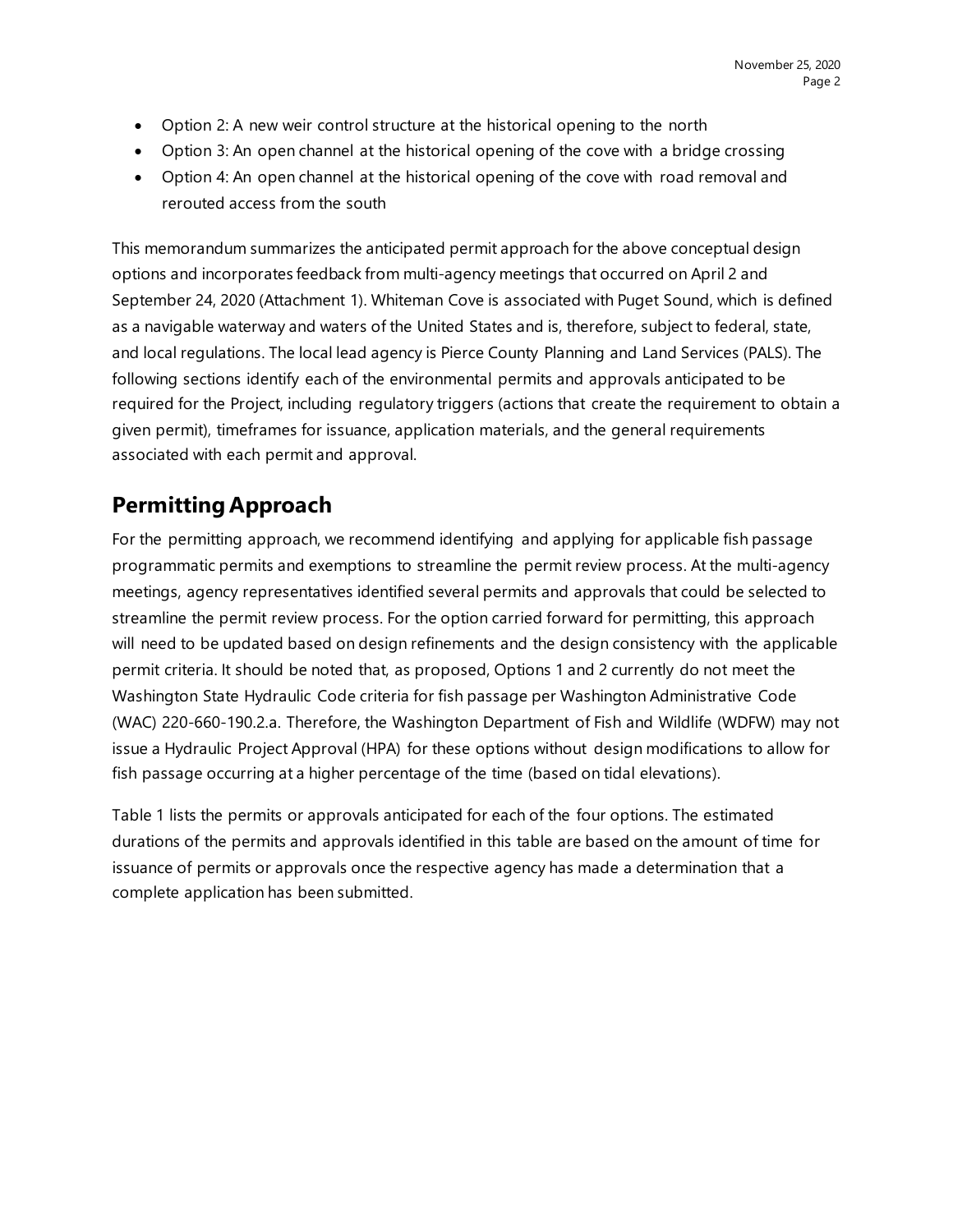#### **Table 1 Anticipated Environmental Permits and Approvals**

| <b>Approval or</b><br><b>Permit</b>                                              | <b>Agency</b>                                                                                                     | <b>Trigger</b>                                                                                                                                 | Approximate<br><b>Agency</b><br><b>Review</b><br>Timeframe <sup>1</sup> | <b>Option 1</b>                                                                                                     | <b>Option 2</b>     | <b>Option 3</b>                                                                       | Option 4            | <b>Notes</b>                                                                                                                                                                                                                                                                                         |
|----------------------------------------------------------------------------------|-------------------------------------------------------------------------------------------------------------------|------------------------------------------------------------------------------------------------------------------------------------------------|-------------------------------------------------------------------------|---------------------------------------------------------------------------------------------------------------------|---------------------|---------------------------------------------------------------------------------------|---------------------|------------------------------------------------------------------------------------------------------------------------------------------------------------------------------------------------------------------------------------------------------------------------------------------------------|
| Federal                                                                          |                                                                                                                   |                                                                                                                                                |                                                                         |                                                                                                                     |                     |                                                                                       |                     |                                                                                                                                                                                                                                                                                                      |
| Nationwide<br>Permit (NWP)<br>27                                                 | U.S. Army<br>Corps of<br>Engineers<br>(USACE)                                                                     | Aquatic<br>habitat<br>restoration.<br>enhancement.<br>and<br>establishment<br>activities                                                       | 9 to 12<br>months                                                       | In-water work<br>directly<br>related to fish<br>passage<br>enhancement<br>activities<br>qualifies for an<br>NWP 27. | Same as<br>Option 1 | Same as<br>Option 1;<br>bridge<br>replacement,<br>will also qualify<br>for an NWP 27. | Same as<br>Option 1 | A Joint Aquatic<br>Resources Permit<br>Application (JARPA)<br>will be prepared and<br>submitted to the<br><b>USACE</b> for issuance<br>of an NWP 27. In-<br>water activities<br>unrelated to fish<br>passage<br>enhancement<br>activities may trigger<br>an Individual Permit<br>or additional NWPs. |
| National<br>Historic<br>Preservation<br>Act (NHPA)<br>Section 106<br>Concurrence | USACE in<br>consultation<br>with<br>Washington<br>Department<br>of<br>Archaeology<br>and Historic<br>Preservation | Projects with a<br>federal nexus<br>that have the<br>potential to<br>affect cultural,<br>archaeological,<br>and/or<br>historical<br>properties | 9 to 12<br>months <sup>2</sup>                                          | <b>NHPA Section</b><br>106<br>concurrence<br>will be<br>required for<br>ground<br>disturbing<br>activities.         | Same as<br>Option 1 | Same as<br>Option 1                                                                   | Same as<br>Option 1 | The Project includes<br>construction related<br>ground disturbance<br>and structural<br>modifications. As the<br>federal lead agency,<br>the USACE will<br>consult with tribes<br>and the State<br><b>Historic Preservation</b><br>Officer (SHPO) as<br>part of the permit<br>review process.        |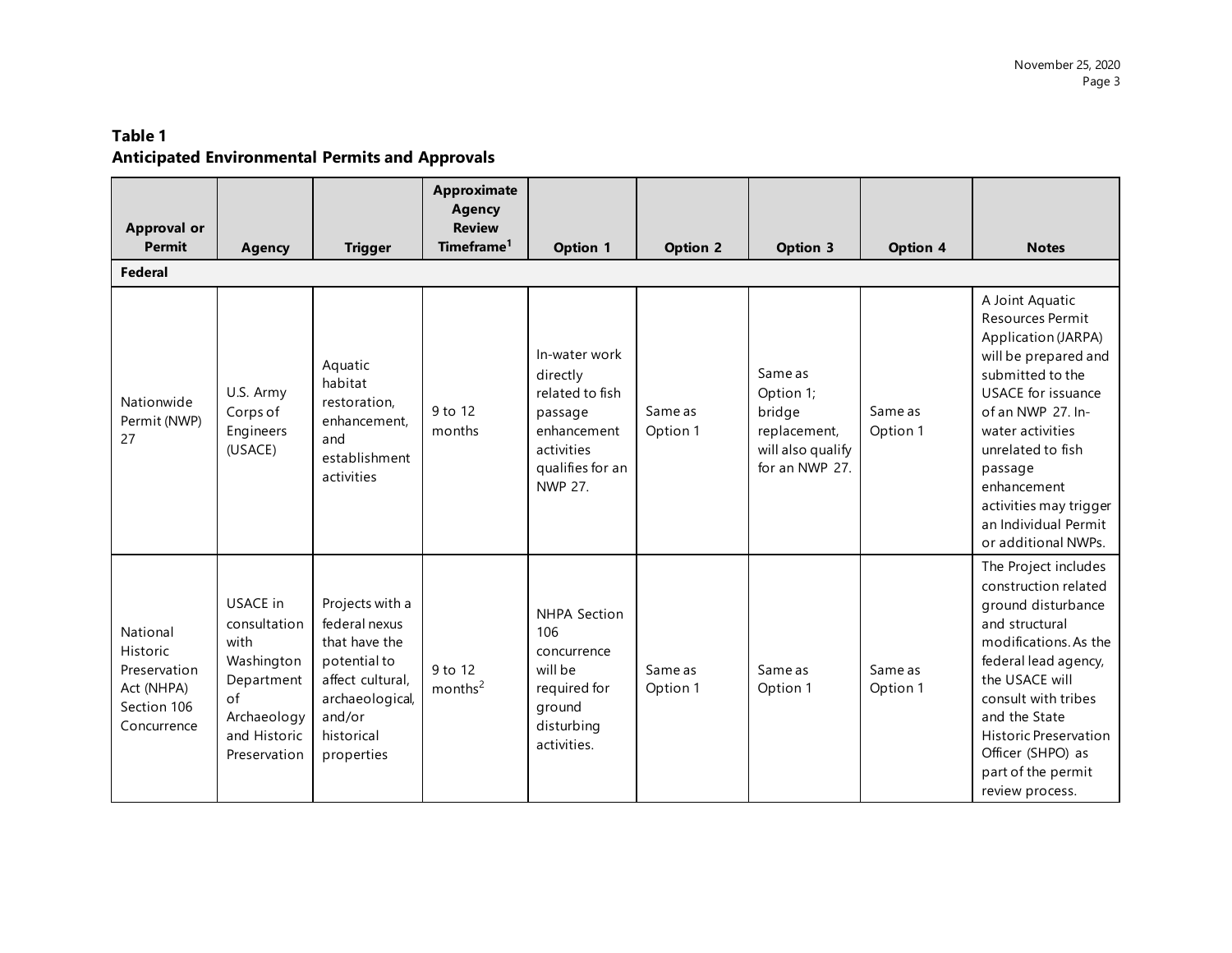| <b>Approval or</b><br><b>Permit</b>                            | <b>Agency</b>                                                                                                                    | <b>Trigger</b>                                                                                                                                                                   | <b>Approximate</b><br><b>Agency</b><br><b>Review</b><br>Timeframe <sup>1</sup> | <b>Option 1</b>                                                                                                                                    | <b>Option 2</b>                                            | <b>Option 3</b>                                              | <b>Option 4</b>     | <b>Notes</b>                                                                                                                                                                                                                                                                                                                                                                                                                         |
|----------------------------------------------------------------|----------------------------------------------------------------------------------------------------------------------------------|----------------------------------------------------------------------------------------------------------------------------------------------------------------------------------|--------------------------------------------------------------------------------|----------------------------------------------------------------------------------------------------------------------------------------------------|------------------------------------------------------------|--------------------------------------------------------------|---------------------|--------------------------------------------------------------------------------------------------------------------------------------------------------------------------------------------------------------------------------------------------------------------------------------------------------------------------------------------------------------------------------------------------------------------------------------|
| Endangered<br>Species Act<br>(ESA)<br>Section 7<br>Concurrence | USACE in<br>consultation<br>with<br>National<br>Marine<br>Fisheries<br>Service<br>(NMFS)/U.S.<br>Fish and<br>Wildlife<br>Service | Projects with a<br>federal nexus<br>occurring in<br>the vicinity of<br>any<br>threatened or<br>endangered<br>species or<br>destroy or<br>adversely<br>modify critical<br>habitat | 9 to 12<br>months*                                                             | <b>ESA</b><br>concurrence<br>will be<br>required for<br>work with the<br>potential to<br>affect ESA-<br>listed species<br>and critical<br>habitat. | Same as<br>Option 1                                        | Same as<br>Option 1                                          | Same as<br>Option 1 | The Project may<br>qualify for a fish<br>passage restoration<br>programmatic<br>consultation, which is<br>expedited ESA review.<br>This programmatic<br>consultation covers<br>restoration actions<br>only. If the Project<br>does not qualify for a<br>fish passage<br>restoration<br>programmatic<br>consultation, a<br>biological evaluation<br>or assessment will be<br>submitted with the<br>JARPA to initiate<br>consultation. |
| <b>Bridge Permit</b><br>or Advance<br>Approval                 | U.S. Coast<br>Guard<br>(USCG)                                                                                                    | Any new<br>construction,<br>reconstruction,<br>or<br>modification<br>of a bridge or<br>causeway<br>across U.S.<br>waters per 33<br>Code of<br>Federal<br>Regulations<br>115      | 10 months                                                                      | Not applicable                                                                                                                                     | Bridge<br>construction<br>will require a<br>Bridge Permit. | Bridge<br>reconstruction<br>will require a<br>Bridge Permit. | Not applicable      | A Bridge Permit<br>application is<br>submitted to the<br><b>USCG</b> concurrent<br>with the JARPA.<br>Note that USCG may<br>issue an Advance<br>Approval letter for<br>work occurring over<br>waterways with<br>limited navigability<br>per 33 Code of<br><b>Federal Regulations</b><br>Section 115.70.                                                                                                                              |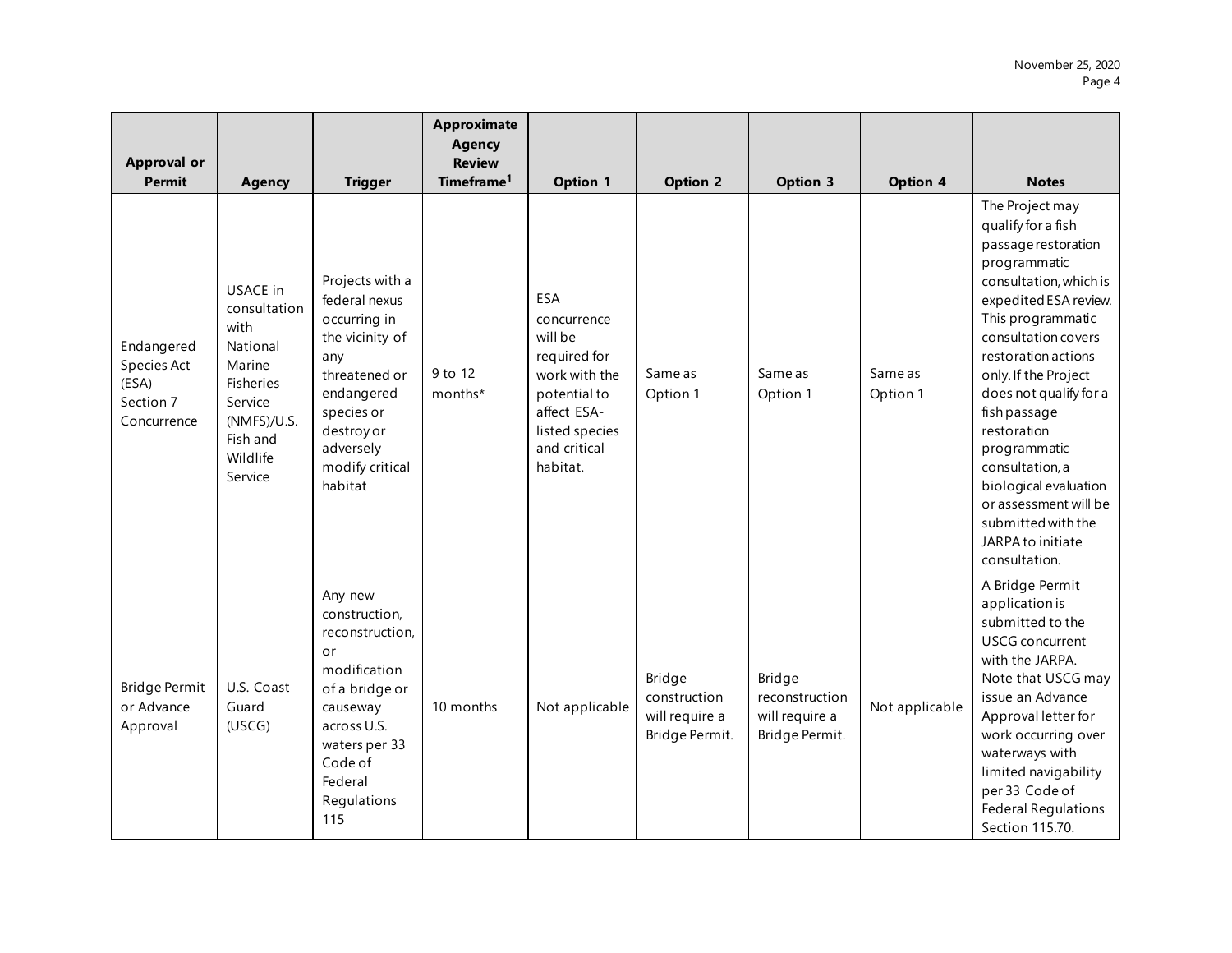| <b>Approval or</b><br><b>Permit</b>                                                 | <b>Agency</b>                                                | <b>Trigger</b>                                                                                                     | <b>Approximate</b><br><b>Agency</b><br><b>Review</b><br>Timeframe <sup>1</sup> | <b>Option 1</b>                                         | <b>Option 2</b>     | <b>Option 3</b>     | <b>Option 4</b>     | <b>Notes</b>                                                                                                                                                                                                                                                                           |
|-------------------------------------------------------------------------------------|--------------------------------------------------------------|--------------------------------------------------------------------------------------------------------------------|--------------------------------------------------------------------------------|---------------------------------------------------------|---------------------|---------------------|---------------------|----------------------------------------------------------------------------------------------------------------------------------------------------------------------------------------------------------------------------------------------------------------------------------------|
| <b>State</b>                                                                        |                                                              |                                                                                                                    |                                                                                |                                                         |                     |                     |                     |                                                                                                                                                                                                                                                                                        |
| Clean Water<br><b>Act Section</b><br>401 Water<br>Quality<br>Certification<br>(WQC) | Washington<br>State<br>Department<br>of Ecology<br>(Ecology) | Work within<br>waters of the<br>state that<br>could affect<br>water quality.                                       | 6 to 9 months                                                                  | In-water work<br>will trigger<br>Section 401<br>review. | Same as<br>Option 1 | Same as<br>Option 1 | Same as<br>Option 1 | A JARPA will be sent<br>to Ecology<br>concurrent with the<br>request to the<br>USACE for an NWP<br>27. Clean Water Act<br>Section 401<br>compliance is<br>certified with<br>conditions under the<br>NWP 27. An<br>individual WQC will<br>not likely be<br>required for the<br>Project. |
| Coastal Zone<br>Management<br>Act (CZMA)<br>Consistency                             | USACE in<br>coordination<br>with Ecology                     | Projects that<br>contain a<br>federal nexus<br>proposed<br>within any of<br>Washington's<br>15 coastal<br>counties | 9 to 12<br>months*                                                             | A CZMA<br>consistency<br>review will be<br>required.    | Same as<br>Option 1 | Same as<br>Option 1 | Same as<br>Option 1 | CZMA consistency is<br>certified under the<br>NWP 27 unless an<br>individual WOC is<br>required by Ecology.<br>If an individual WQC<br>is required, a CZMA<br>consistency form will<br>be submitted to the<br>USACE for<br>consultation with<br>Ecology.                               |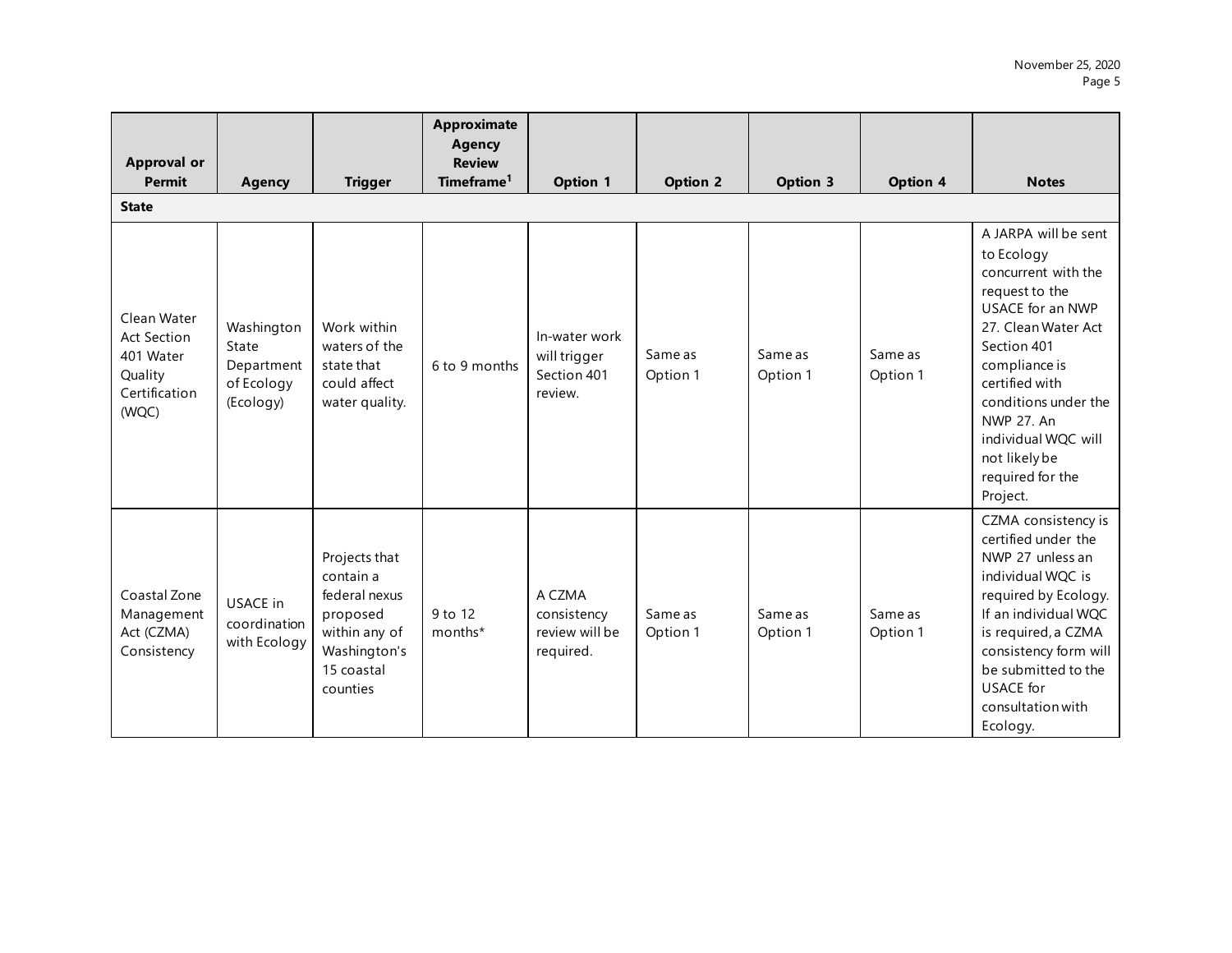| <b>Approval or</b><br><b>Permit</b>                                                                                              | <b>Agency</b>                                                                                     | <b>Trigger</b>                                                                                                                                                           | Approximate<br><b>Agency</b><br><b>Review</b><br>Timeframe <sup>1</sup>                                                 | <b>Option 1</b>                                                                                                                                                                  | <b>Option 2</b>     | <b>Option 3</b>                                                   | <b>Option 4</b>     | <b>Notes</b>                                                                                                                                                                                                                                              |
|----------------------------------------------------------------------------------------------------------------------------------|---------------------------------------------------------------------------------------------------|--------------------------------------------------------------------------------------------------------------------------------------------------------------------------|-------------------------------------------------------------------------------------------------------------------------|----------------------------------------------------------------------------------------------------------------------------------------------------------------------------------|---------------------|-------------------------------------------------------------------|---------------------|-----------------------------------------------------------------------------------------------------------------------------------------------------------------------------------------------------------------------------------------------------------|
| National<br>Pollutant<br>Discharge<br>Elimination<br>System<br>(NPDES)<br>Construction<br>Stormwater<br>General<br>Permit (CSGP) | Ecology                                                                                           | Clearing,<br>grading, or<br>excavation<br>activities that<br>disturb an<br>area of 1 acre<br>or more and<br>discharge<br>stormwater to<br>surface waters<br>of the state | 2 months;<br>cannot apply<br>for CSGP until<br>State<br>Environmental<br>Policy Act<br>(SEPA)<br>process is<br>complete | If this option is<br>anticipated to<br>disturb 1 acre<br>or more then<br>a CSGP will be<br>required.                                                                             | Same as<br>Option 1 | Same as<br>Option 1                                               | Same as<br>Option 1 | A Notice of Intent<br>will be submitted<br>electronically to<br>Ecology for<br>processing of a<br>CSGP.                                                                                                                                                   |
| <b>HPA</b>                                                                                                                       | <b>WDFW</b>                                                                                       | Work that<br>uses, diverts,<br>obstructs, or<br>changes the<br>natural flow or<br>bed of state<br>waters (below<br>mean higher<br>high water)                            | 45 days;<br>cannot apply<br>for HPA until<br>SEPA process<br>is complete                                                | This option<br>does not<br>comply with<br>Washington<br>State<br>Hydraulic<br>Code fish<br>passage<br>criteria;<br>therefore, an<br>HPA may not<br>be issued for<br>this option. | Same as<br>Option 1 | A streamlined<br>fish habitat<br>enhancement<br>HPA may<br>apply. | Same as<br>Option 3 | For Options 3 and 4,<br>an online application<br>will be submitted via<br>the WDFW Aquatic<br>Protection<br>Permitting System<br>requesting a<br>streamlined fish<br>habitat<br>enhancement HPA<br>using the<br>information<br>prepared for the<br>JARPA. |
| <b>SEPA</b><br>Determination                                                                                                     | DNR or<br>Pierce<br>County (lead<br>entity status<br>has not been<br>determined<br>at this time). | Any proposal<br>that requires a<br>local agency<br>decision                                                                                                              | 3 to 6 months                                                                                                           | A SEPA<br>determination<br>will be<br>required for<br>this option.                                                                                                               | Same as<br>Option 1 | Same as<br>Option 1                                               | Same as<br>Option 1 | SEPA documentation<br>will be prepared and<br>submitted to DNR or<br>Pierce County.                                                                                                                                                                       |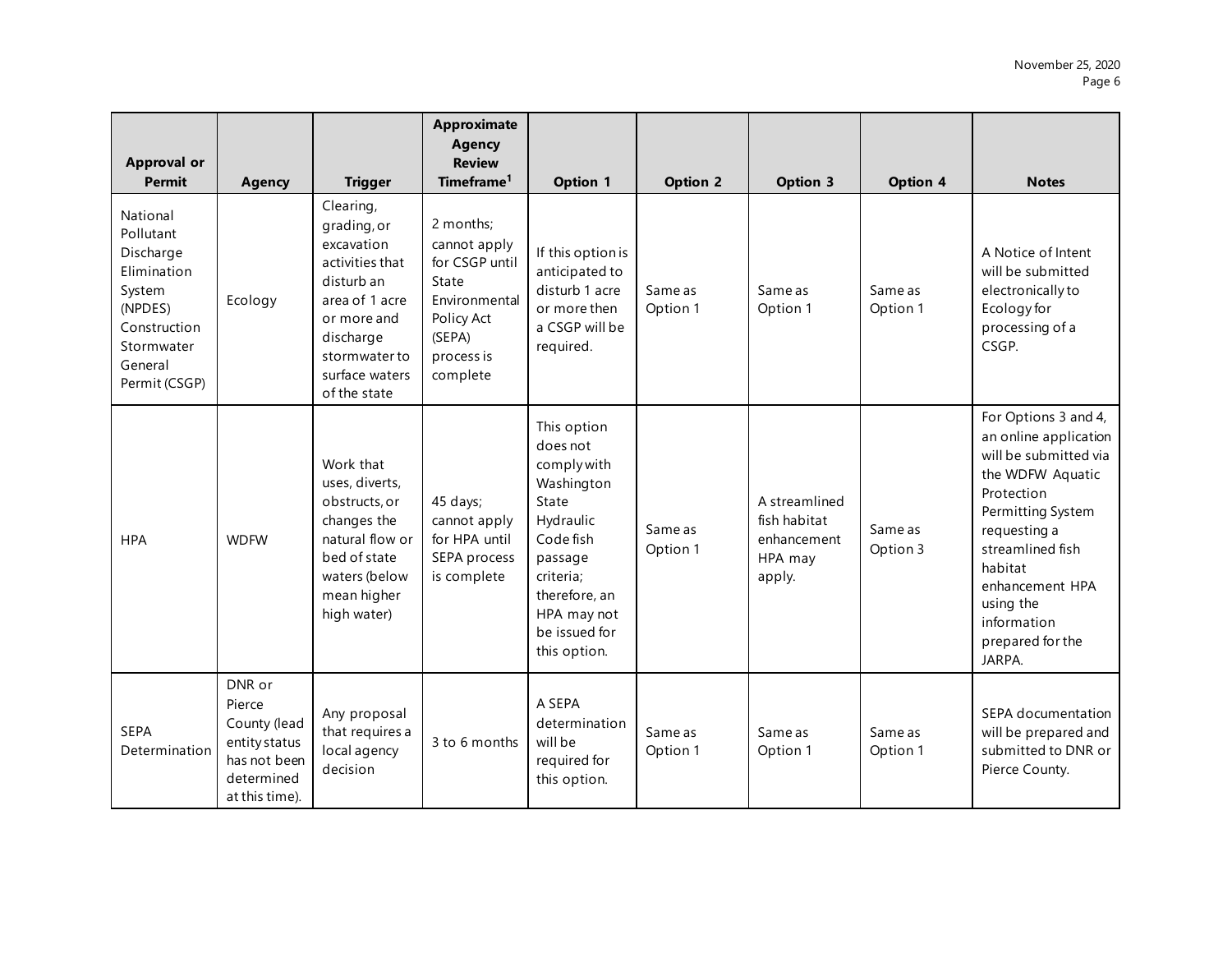| <b>Approval or</b><br><b>Permit</b>                                                                                      | <b>Agency</b> | <b>Trigger</b>                                                             | <b>Approximate</b><br><b>Agency</b><br><b>Review</b><br>Timeframe <sup>1</sup> | <b>Option 1</b>                                                                                                                                                                                                                                                                                     | <b>Option 2</b>     | Option 3                                                                                                                                                                                                                  | Option 4            | <b>Notes</b>                                                                                                                                                                              |
|--------------------------------------------------------------------------------------------------------------------------|---------------|----------------------------------------------------------------------------|--------------------------------------------------------------------------------|-----------------------------------------------------------------------------------------------------------------------------------------------------------------------------------------------------------------------------------------------------------------------------------------------------|---------------------|---------------------------------------------------------------------------------------------------------------------------------------------------------------------------------------------------------------------------|---------------------|-------------------------------------------------------------------------------------------------------------------------------------------------------------------------------------------|
| Local                                                                                                                    |               |                                                                            |                                                                                |                                                                                                                                                                                                                                                                                                     |                     |                                                                                                                                                                                                                           |                     |                                                                                                                                                                                           |
| Shoreline<br>Substantial<br>Development<br>Permit (SSDP)<br>and<br>Administrative<br>Conditional<br>Use Permit<br>(ACUP) | <b>PALS</b>   | Permitted uses<br>within 200 feet<br>of the<br>shoreline                   | 6 to 9 months                                                                  | Habitat<br>restoration is<br>an allowed use<br>in the<br>Conservancy,<br>Natural, and<br>High-Intensity<br>shoreline<br>environments<br>per Pierce<br>County Code<br>(PCC) Table<br>18S.60.030-1.<br>An ACUP will<br>be required for<br>work within<br>marine waters<br>and cost of the<br>Project. | Same as<br>Option 1 | Habitat<br>restoration and<br>public linear<br>transportation<br>facilities are<br>allowed use in<br>the<br>Conservancy,<br>Natural, and<br>High-Intensity<br>shoreline<br>environments<br>per PCC Table<br>18S.60.030-1. | Same as<br>Option 3 | A Shoreline Permit<br>application will be<br>submitted to PALS<br>demonstrating<br>compliance with the<br>use and<br>development policies<br>per PCC 18S.040.                             |
| <b>Critical Areas</b><br>Ordinance<br>Compliance                                                                         | PALS          | Work within<br>designated<br>critical areas<br>or critical area<br>buffers | 6 to 9 months                                                                  | Critical areas<br>are present<br>within the<br>Project<br>footprint and<br>compliance<br>will need to be<br>demonstrated.                                                                                                                                                                           | Same as<br>Option 1 | Same as<br>Option 1                                                                                                                                                                                                       | Same as<br>Option 1 | A Habitat<br>Assessment Report<br>addressing potential<br>impacts to known<br>critical areas will be<br>prepared and<br>submitted to PALS<br>with the permit<br>application<br>materials. |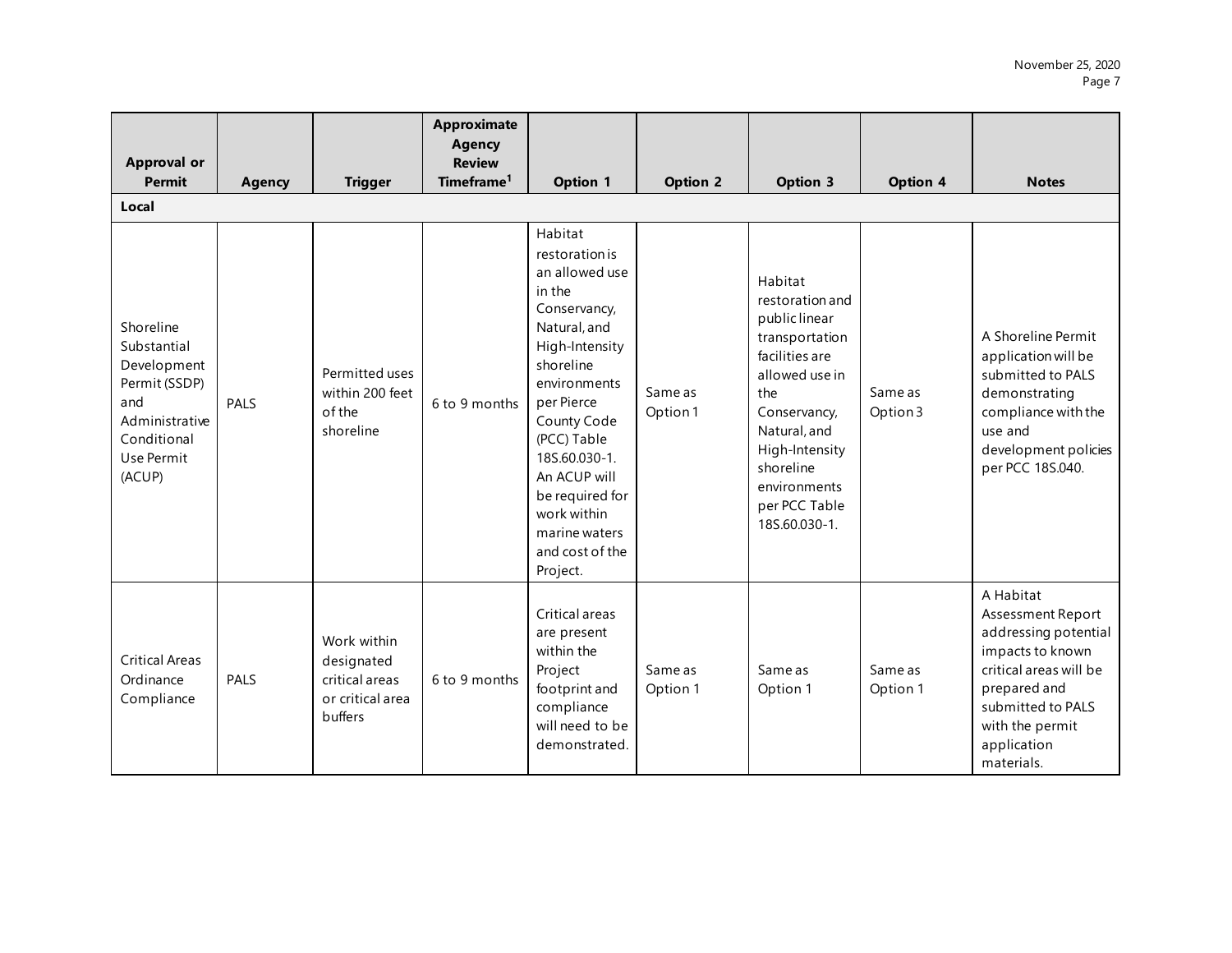| <b>Approval or</b><br><b>Permit</b> | Agency      | <b>Trigger</b>                                                                                                    | Approximate<br>Agency<br><b>Review</b><br>Timeframe <sup>1</sup> | <b>Option 1</b>                                                                     | <b>Option 2</b>     | <b>Option 3</b>     | <b>Option 4</b>     | <b>Notes</b>                                                                                                 |
|-------------------------------------|-------------|-------------------------------------------------------------------------------------------------------------------|------------------------------------------------------------------|-------------------------------------------------------------------------------------|---------------------|---------------------|---------------------|--------------------------------------------------------------------------------------------------------------|
| Floodplain<br>Review<br>Consistency | PALS        | Work within a<br>potential flood<br>hazard area                                                                   | 6 to 9 months                                                    | Project<br>activities are<br>located within<br>a potential<br>flood hazard<br>area. | Same as<br>Option 1 | Same as<br>Option 1 | Same as<br>Option 1 | A floodplain review<br>application and<br>supporting materials<br>will be prepared and<br>submitted to PALS. |
| Site<br>Development<br>Permit       | <b>PALS</b> | Alteration or<br>new<br>construction<br>regulated by<br>the Pierce<br>County<br><b>Building Code</b><br>(PCC 17A) | 2 to 4 months                                                    | Construction<br>activities will<br>trigger a Site<br>Development<br>Permit.         | Same as<br>Option 1 | Same as<br>Option 1 | Same as<br>Option 1 | A Site Development<br>Permit application<br>will be submitted<br>with the final plan<br>set to PALS.         |

Notes:

1. Timeframes are approximate and may change based on complexity or public perception.

2. Concurrent with the U.S. Army Corps of Engineers (USACE) review processes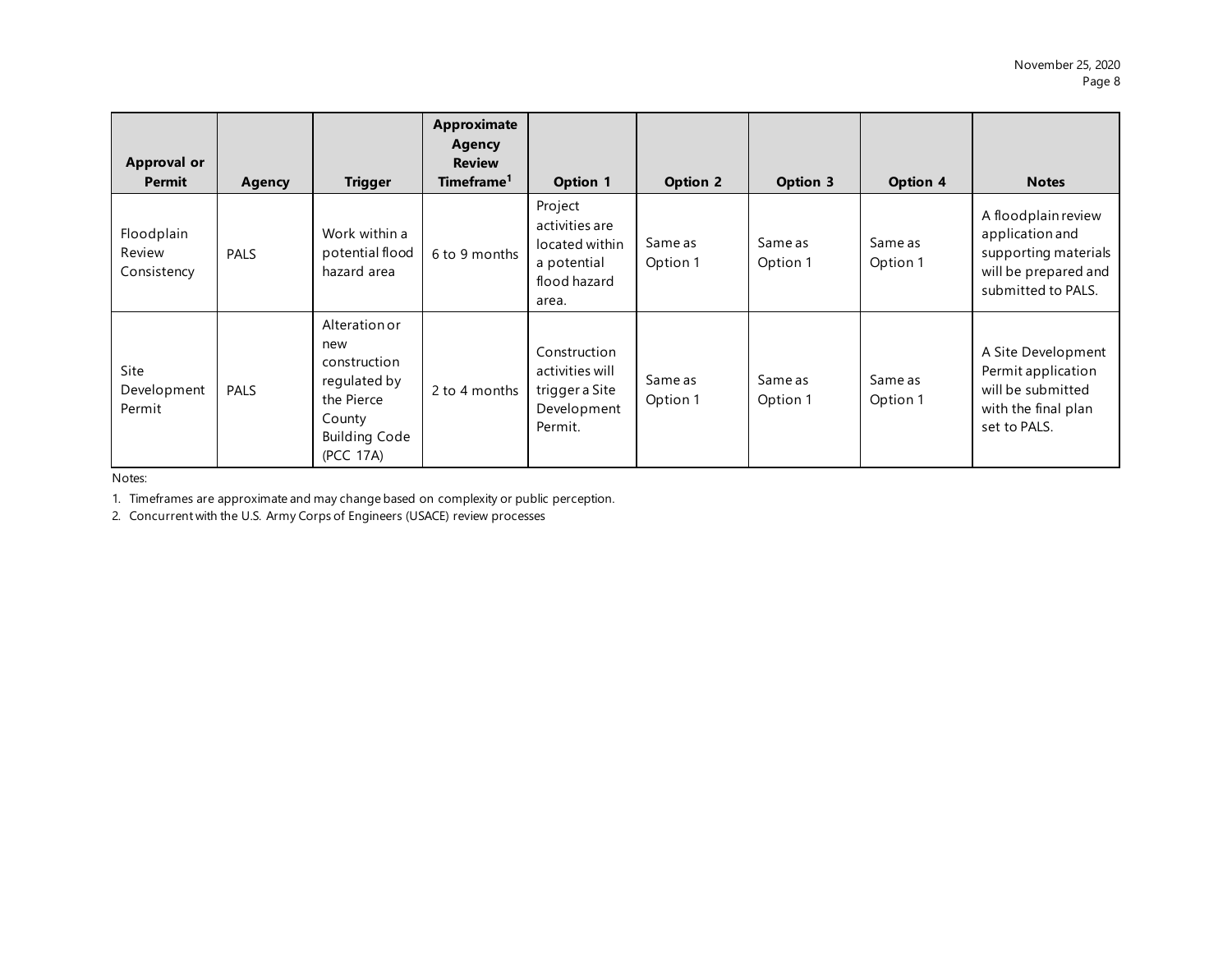#### **Federal Permits and Approvals**

#### *Nationwide Permit 27*

The U.S. Army Corps of Engineers (USACE) is anticipated to be the federal lead agency for the Project. Because all four options include in-water work related to fish passage enhancement activities, it is anticipated that all options will be consistent with the conditions for a Nationwide Permit (NWP) 27, which covers Rivers and Harbors Act Section 10 and Clean Water Act Section 404 actions. The NWP 27 process will streamline the permit review process compared to an Individual Permit due to shorter review timeframes and no public notice requirement. The timeframe for the NWP 27 review is anticipated to be approximately 9 to 12 months from submittal of a complete application determination.

At the multi-agency meetings, the USACE said that constructing a bridge (under Options 2 or 3) would still likely qualify as a restoration action because it is being constructed to support fish passage. If dredging and/or additional in-water structure improvements are proposed, or if wetland or stream impacts are anticipated as part of the right-of-way development under Option 4, the Project may require additional NWPs (such as the NWP 14 for linear transportation) or an Individual Permit. The USACE also indicated that the Project may qualify for credit under Regulatory Guidance Letter 18-01 negating the need for mitigation of any adverse impact habitat as a result of the barrier removal (USACE 2018).

For potential wetland or stream impacts related to Option 4, the USACE requested early involvement to evaluate how the Project may self-mitigate for anticipated impacts, or if additional mitigation options may be warranted due to the different habitat types involved.

#### *National Historic Preservation Act Section 106 Concurrence*

The USACE is the lead agency for consultation under Section 106 of the National Historic Preservation Act. Section 106 requires that the federal agency determine whether the Project will have an adverse effect on historic properties, including archaeological resources, historic structures, and Traditional Cultural Properties. The Section 106 process requires identification of the area of potential effects (APE), evaluation of potential historic properties in the APE, and a determination of Project effects. Consultation with tribes and the State Historic Preservation Officer (SHPO) occurs as part of Section 106 consultation. Typically, the USACE requires the applicant to provide documentation that describes the APE, identifies and evaluates historic properties, and describes Project effects, which the agency then shares with tribes and the SHPO. The review process will occur concurrent with the USACE permit review process and is anticipated to take approximately 9 to 12 months to complete. There is no public notice process associated with this approval.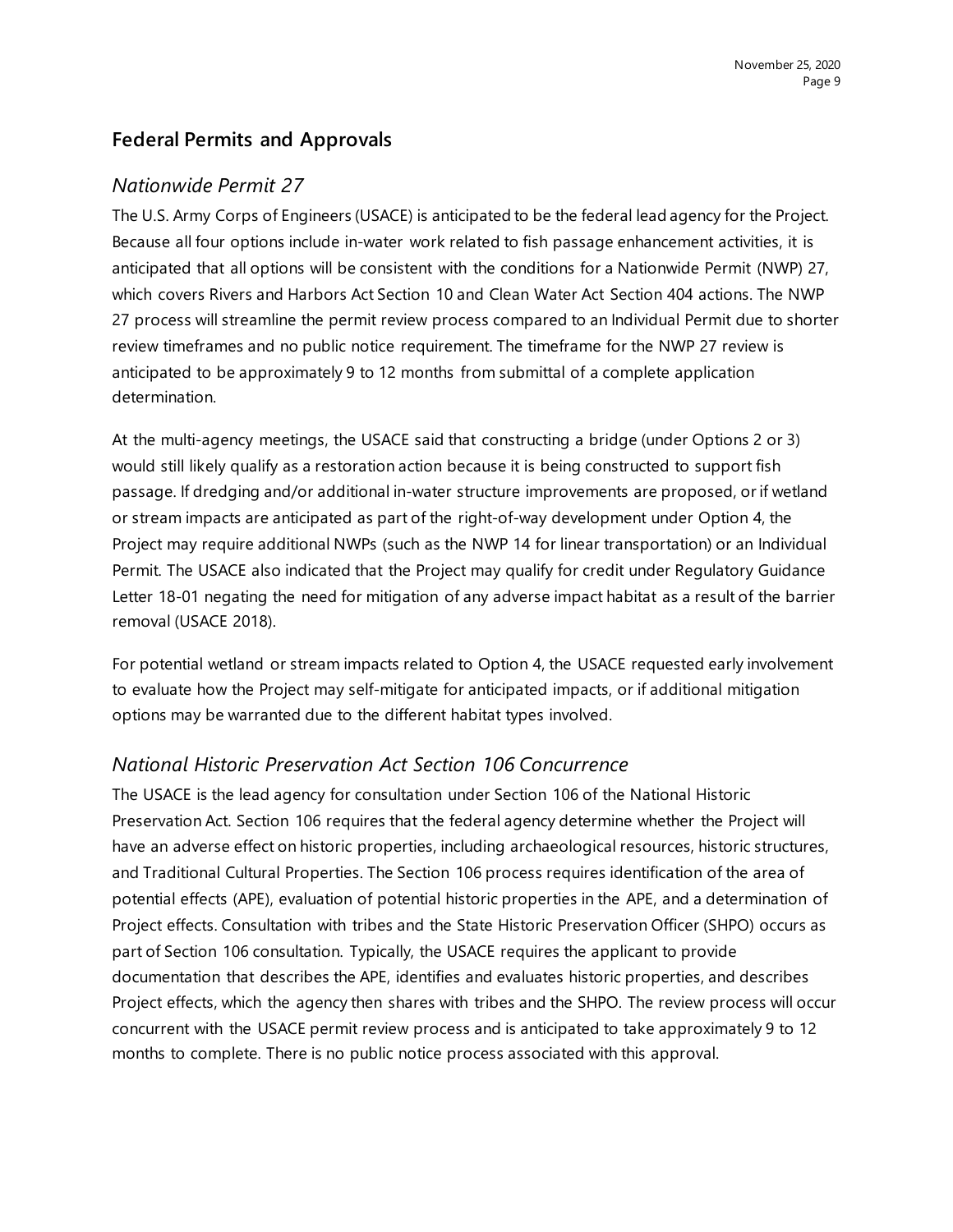## *Endangered Species Act Section 7 Concurrence*

The USACE is the lead agency for Endangered Species Act (ESA) Section 7 consultation in coordination with the National Marine Fisheries Service (NMFS) and U.S. Fish and Wildlife Service. The Project proposes in-water activities that have the potential to affect ESA-listed species or critical habitat. The Project may qualify for a fish passage restoration programmatic permit, which will expedite the review process. To avoid or minimize adverse impacts to ESA-listed species, best management practices and conservation measures will be incorporated into the Project definition, including working within the in-water work window when ESA-listed fish species are less likely to be present. The ESA consultation process will occur concurrent with NWP 27 review and is anticipated to take approximately 9 to 12 months to complete. There is no public notice process associated with this approval.

## *Bridge Permit or Advance Approval*

As part of the USACE consultation process, the U.S. Coast Guard (USCG) will be contacted to comment on the Project for review of potential navigation impacts and the potential need for a Bridge Permit or Advance Approval. The purpose of the Bridge Permit is to ensure safety of the boating public and approve the location and clearances of bridges. This permit is required for any new construction, reconstruction, or modification of a bridge or causeway across waters of the United States. Due to anticipated limited navigability of the restored area, the USCG may choose to issue an Advance Approval letter in lieu of a Bridge Permit. This permit or approval may apply to Options 2 or 3 where a bridge structure is proposed. An application for a Bridge Permit will be submitted to the USCG District Commander concurrent with the Joint Aquatic Resources Permit Application (JARPA) materials for review and approval. The review timeframe for this permit is approximately 10 months from submittal of a complete application. There is a mandatory 30-day public notice period for this permit.

## **State Permits and Approvals**

## *Clean Water Act Section 401 Water Quality Certification*

The Washington State Department of Ecology (Ecology) is the review agency for the Clean Water Act Section 401 Water Quality Certification (WQC). Ecology reviews all projects requiring work within waters of the state for consistency with the Washington State Water Quality Standards per WAC Chapter 173-201A. The WQC is "certified subject to conditions" under the NWP (Ecology 2017); therefore, an individual WQC is not required unless otherwise determined through consultation with Ecology.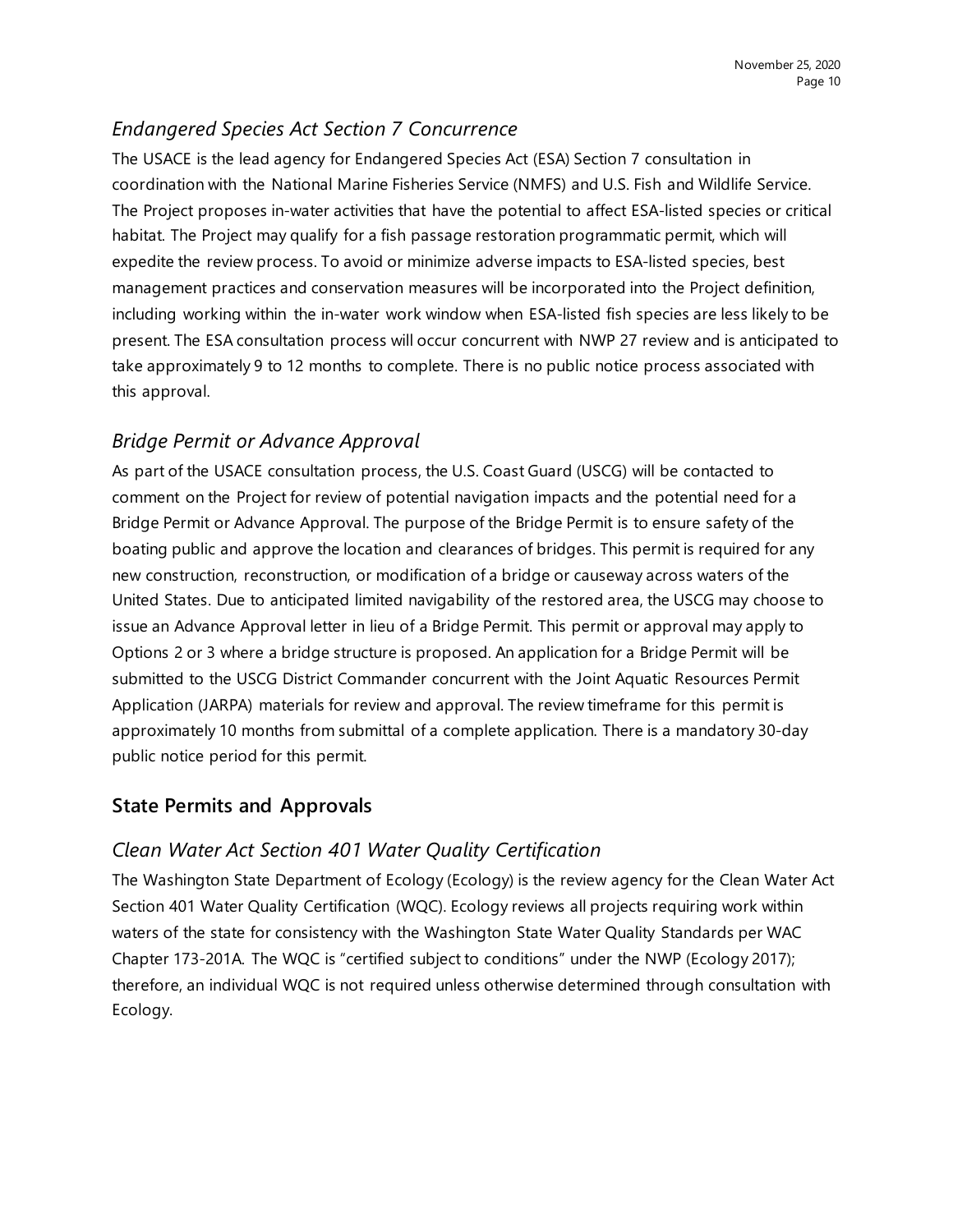## *Coastal Zone Management Act Consistency*

The USACE is the lead agency for Coastal Zone Management Act (CZMA) concurrence in coordination with Ecology. CZMA consistency is required for projects that contain a federal nexus proposed within any of Washington's 15 coastal counties. CZMA consistency is certified under the NWP 27 so a separate application is not required unless Ecology determines that an individual WQC is required for the Project. Ecology issues a determination upon receipt of all other permits and approvals.

# *National Pollutant Discharge Elimination System Construction Stormwater General Permit*

Ecology is the review agency for the National Pollutant Discharge Elimination System (NPDES) Construction Stormwater General Permit (CSGP). The CSGP is required for projects that include clearing, grading, or excavation activities that disturb an area of 1 acre or more and discharge stormwater to surface waters of the state. To obtain this permit, a Notice of Intent form is prepared and submitted electronically to Ecology after a SEPA determination is issued. The review timeframe for this permit is approximately 2 months. There is a 30-day public notice timeframe that is initiated after a complete application is determined. Additionally, the application requires publication in a local newspaper.

## *Hydraulic Project Approval*

WDFW is the review agency for the HPA. A WDFW-issued HPA is required for construction projects in state waters per the Washington State Hydraulic Code (Revised Code of Washington 77.55). Options 1 and 2 may not be viable as they do not meet the Washington Hydraulic Code fish passage criteria per WAC 220-660-190.2.a. Therefore, an HPA may not be issued for Options 1 or 2, if selected (see Attachment 1).

Best management practices and construction techniques are typically required as part of the HPA process to mitigate the effects on fish and wildlife species and habitat during construction. At the April 2020 multi-agency meeting, WDFW said that the Project may qualify for a streamlined fish habitat enhancement HPA if it is consistent with the WDFW Streamlined Fish Habitat Enhancement Process Interim Guidance (2017). If the Project qualifies for the streamlined fish enhancement HPA, it will shorten the statutory permit review timeframe of 45 days. There is no public notice process for this approval.

Note that if any streams are impacted as part of the right-of-way development under Option 4, a standard HPA may be required.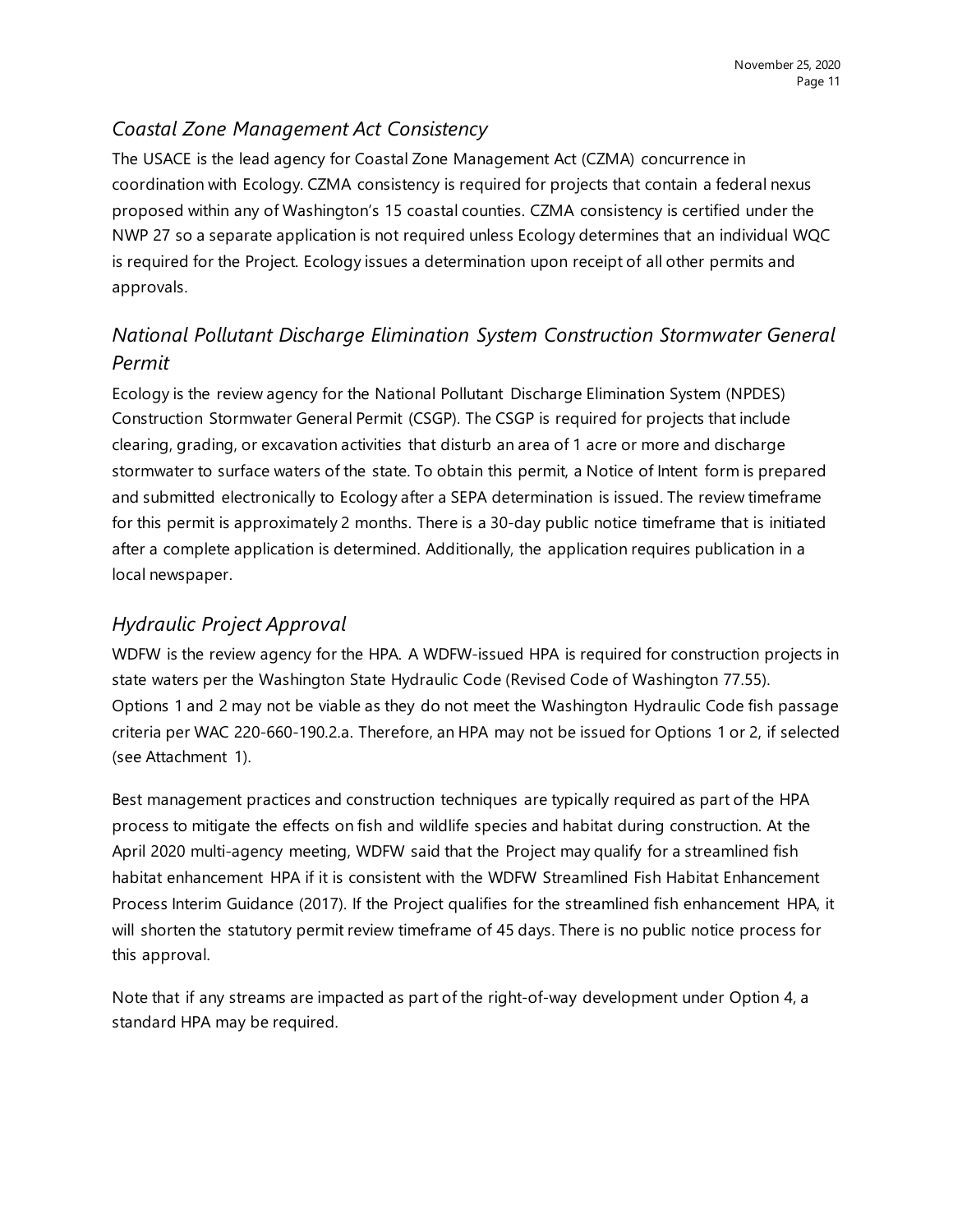## *State Environmental Policy Act Determination*

DNR is the lead review agency for State Environmental Policy Act (SEPA) compliance. SEPA compliance is required for any proposal that requires a local agency decision. If the Project qualifies for a Determination of Non-Significance or Mitigated Determination of Non-Significance, a SEPA Checklist and supporting materials will be completed and submitted to DNR for review. The review timeframe for this approval is anticipated to be approximately 3 to 6 months from complete application submittal. There is a 30-day public notice period associated with the permit review process. Note that a SEPA Environmental Impact Statement (EIS) may be required if the Project is determined to have a probable significant adverse environmental impact, or if there is a Determination of Significance. If a SEPA EIS is required, then the SEPA process as outlined in WAC Chapter 197-11 will be followed. This process includes scoping, public meetings, and documentation requirements.

At the April 2020 multi-agency meeting, it was discussed that DNR may choose to defer to PALS as the SEPA lead agency if the agencies determine that combining elements of SEPA, Shoreline Master Program (SMP) compliance, and Critical Areas Ordinance requirements will result in a more efficient permit review process.

#### **Local Permits and Approvals**

## *Shoreline Substantial Development Permit and/or Administrative Conditional Use Permit*

PALS is the local review agency for Pierce County SMP compliance as codified per Pierce County Code (PCC) Title 18S. The Project is located primarily within an SMP-designated Conservancy shoreline environment, with portions of the Project area designated as Natural (at the northernmost tip of the spit) and High-Intensity (at the north end of the existing bridge). According to the SMP, habitat restoration and public linear transportation facilities are allowed uses per PCC Table 18S.60.030-1. Therefore, these uses will require a Shoreline Substantial Development Permit (SSDP). Due to work proposed in marine waters, and cost of the Project, PALS said they may also issue an Administrative Conditional Use Permit (ACUP) for the Project.

A Shoreline Permit application will be completed and submitted to PALS via their online permit portal. The application will demonstrate the Project's consistency with Pierce County's use and development policies per PCC Title 18S.40. The review timeframe for an SSDP/ACUP is 6 to 9 months from complete application submittal. There is a 30-day public notice period associated with the permit review process. Once PALS issues a decision, it is submitted to Ecology for approval, which typically takes an additional 30 days to issue the final SSDP.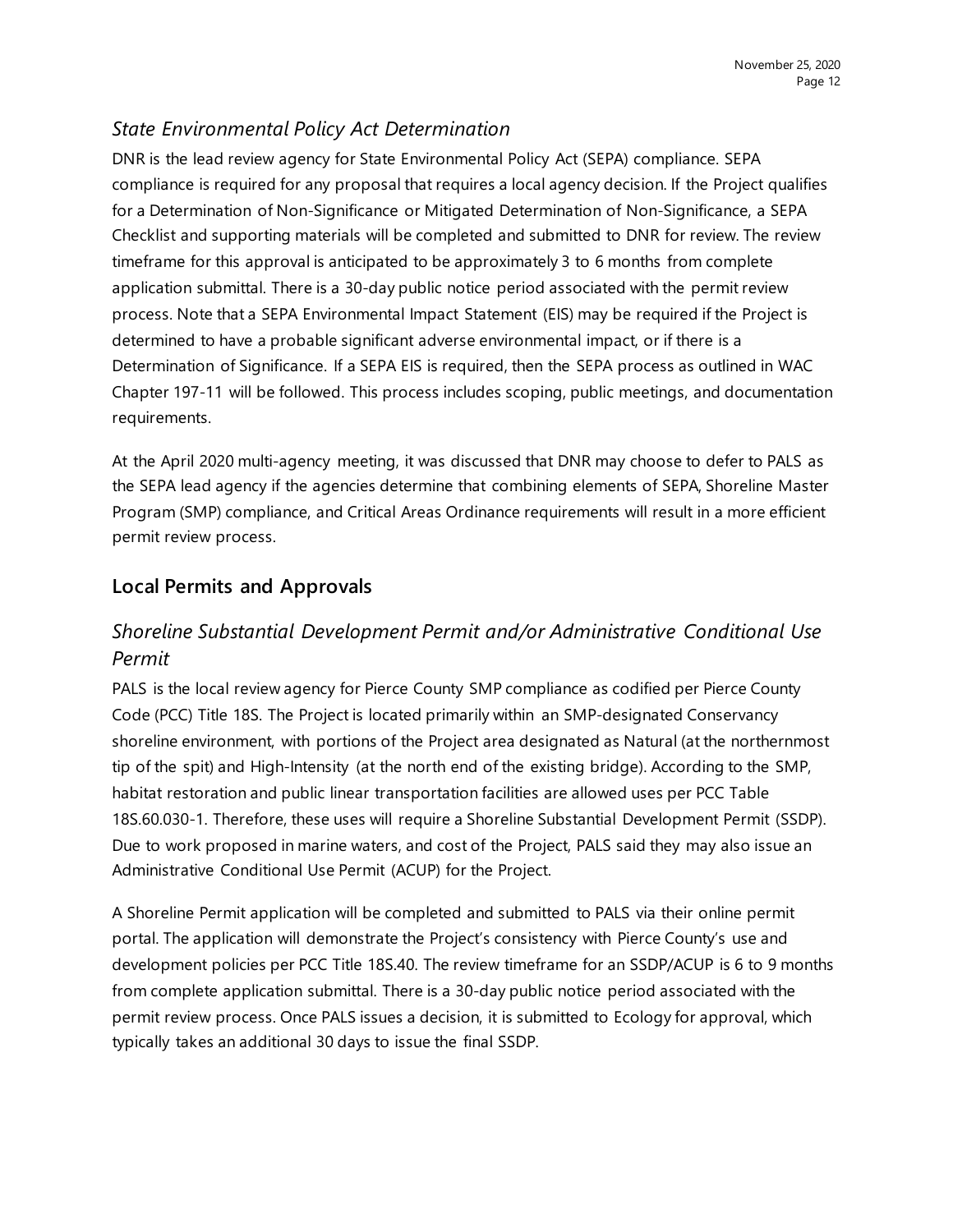## *Critical Areas Ordinance Compliance*

PALS requires Critical Areas Ordinance review for any projects occurring within designated critical areas. For these projects, applicants are required to demonstrate no net loss in ecological function through a Habitat Assessment Report. At the April 2020 multi-agency meeting, PALS said they will also require a wetland analysis report to be prepared and submitted with the Habitat Assessment Report. The Habitat Assessment Report will be prepared and submitted to PALS with the SSDP application. Critical Areas Ordinance consistency review will occur concurrent with SSDP review, which is anticipated to take 6 to 9 months.

## *Floodplain Review Consistency*

PALS requires floodplain review for projects that occur within a potential flood hazard area. An application for floodplain review consistency is prepared and submitted to PALS with supporting materials, which may include site development plans, a flood boundary delineation survey, a zerorise analysis, and a Federal Emergency Management Agency (FEMA) elevation certificate (this may only apply for new, in-water structural elements under Options 2 and 3). The most current version of the FEMA elevation certificate must be completed by a professional land surveyor, currently licensed in the State of Washington, and kept on file with the Pierce County Planning and Public Works Department. Floodplain review consistency will occur concurrent with SSDP review, which is anticipated to take 6 to 9 months.

#### *Site Development Permit*

PALS administers Site Development Permits for alterations or new construction. A pre-submittal meeting with PALS is typically required for the Site Development Permit. Review and approval of any filling or excavation activities proposed for the Project will also occur under this permit. The Site Development Permit is typically applied for at later design phases, when the design is more complete. The review timeframe for this permit is typically 2 to 4 months, depending on complexity of the design. There is no public notice process associated with this permit. A Building Permit may be required for the bridge construction in Options 2 and 3 or for structures that may be required for roadwork in Option 4.

## *Other Local Permits and Approvals*

Other permits and approvals may be required depending on the final option that is carried forward and associated design refinements. It is anticipated that these permits will be applied for as needed prior to or during construction by DNR or the contractor and may include, but are not limited to, a General Right-of-Way Permit, noise variance(s), and electrical or mechanical permits, if required.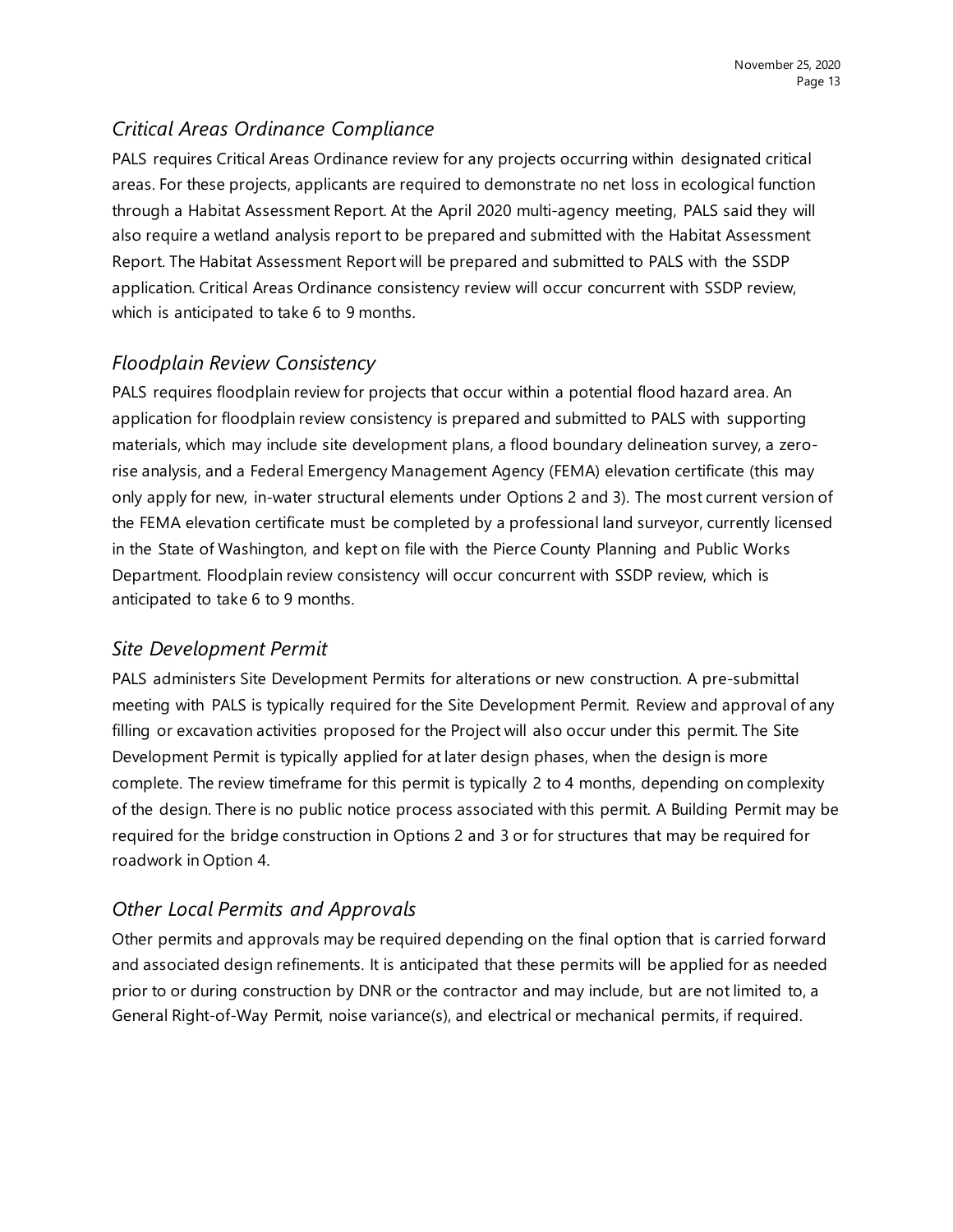# **Schedule**

Permitting timeframes generally correspond with project complexity, which can be affected by agency or tribal negotiation or increased public scrutiny. The timeframes included in this memorandum are based on previous regulatory experience and best professional judgment. These timeframes are subject to change and could be impacted by post-submittal design updates or agency coordination. General timeframes for obtaining permits and approvals are described in Table 1.

The total timeframe for obtaining permits and approvals for any of the options being considered for the Project will be approximately 9 to 12 months. Options 1 and 2 may not be permitted under the Washington State Hydraulic Code because they inherently limit the passage of fish at all life stages. There are no existing fishway design examples in Puget Sound that would mitigate this condition. Inwater construction is generally subject to agency-approved in-water work windows established for specific Project areas. If work is proposed to occur outside of the allowable in-water work window, this will need to be requested in the permit application materials. Recent consultations for USACE NWPs on other projects in Puget Sound have been extending past the more conservative 12-month timeframe; therefore, we recommend that DNR consider the longer duration for planning purposes.

# **References**

- Anchor QEA, Blue Coast Engineering, and KPFF Consulting Engineers, 2020 (in progress). *Whiteman Cove Feasibility Report*. Prepared for the Washington State Department of Natural Resources.
- Ecology (Washington State Department of Ecology), 2017. Letter to: Colonel John G. Buck, Seattle District, Corps of Engineers. Regarding: Revised State of Washington decisions on Section 401 Water Quality Certification in response to Department of the Army, Corps of Engineers "Notice of Reissuance of Nationwide Permits," published in the Federal Register January 6, 2017.

*United States v. Washington*. No. C70-9213, W.D. Wash. Mar. 29, 2013.

- USACE (U.S. Army Corps of Engineers), 2018. Corps Regulatory Guidance Letter No. 18-01. Re: Determination of Compensatory mitigation Credits for the Removal of Obsolete Dams and Other Structures from Rivers and Streams. September 25, 2018.
- WDFW (Washington Department of Fish and Wildlife), 2012. WDFW Fish Passage and Diversion Screening Inventory Database for Site 105 K041717a (Whiteman Cove). Review Date: June 12, 2012.

WDFW, 2017. Streamlined Fish Habitat Enhancement Process (FHEP) Interim Guidance. December 28.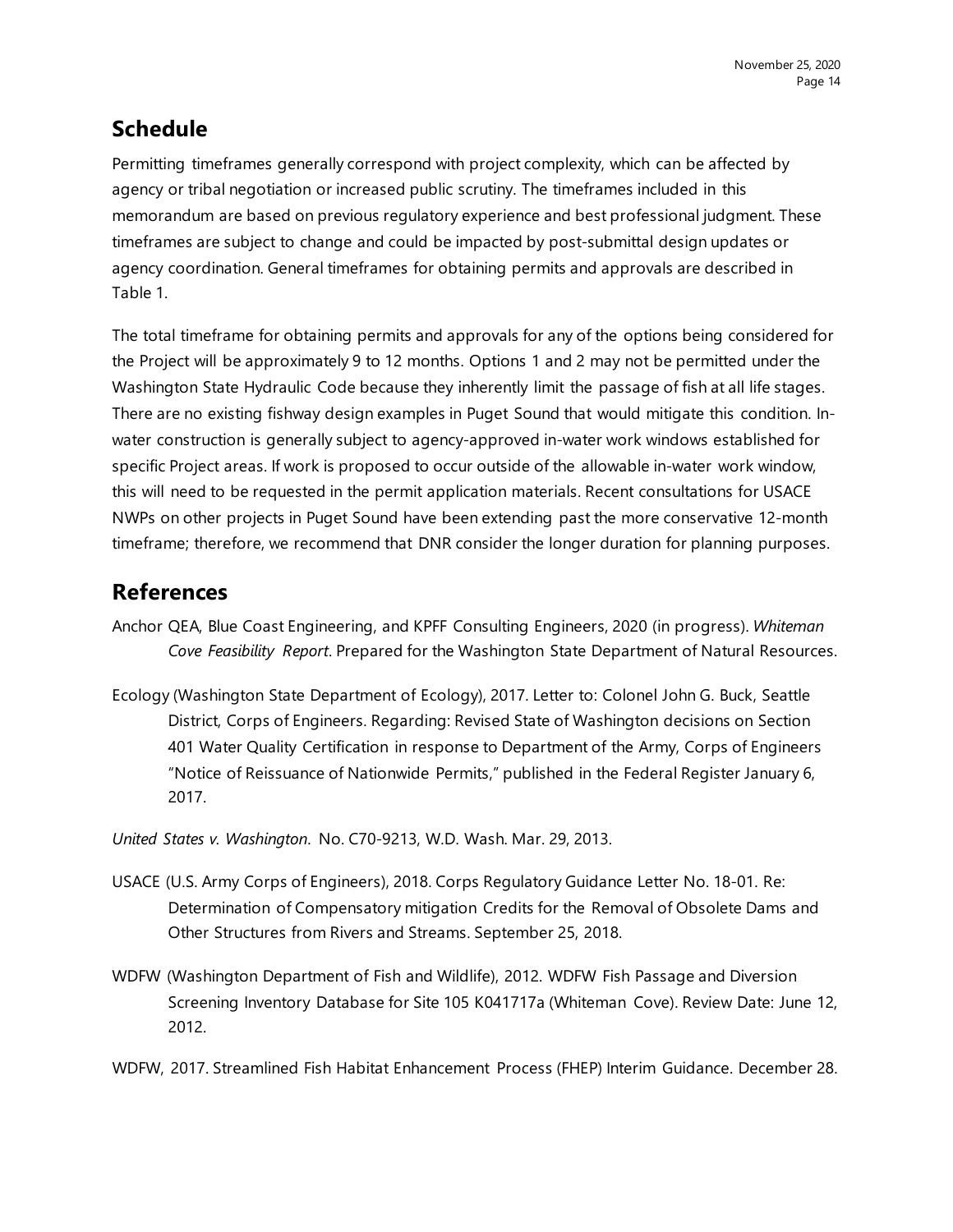Attachment 1 April 2 and September 24, 2020 Multi-Agency Meeting Notes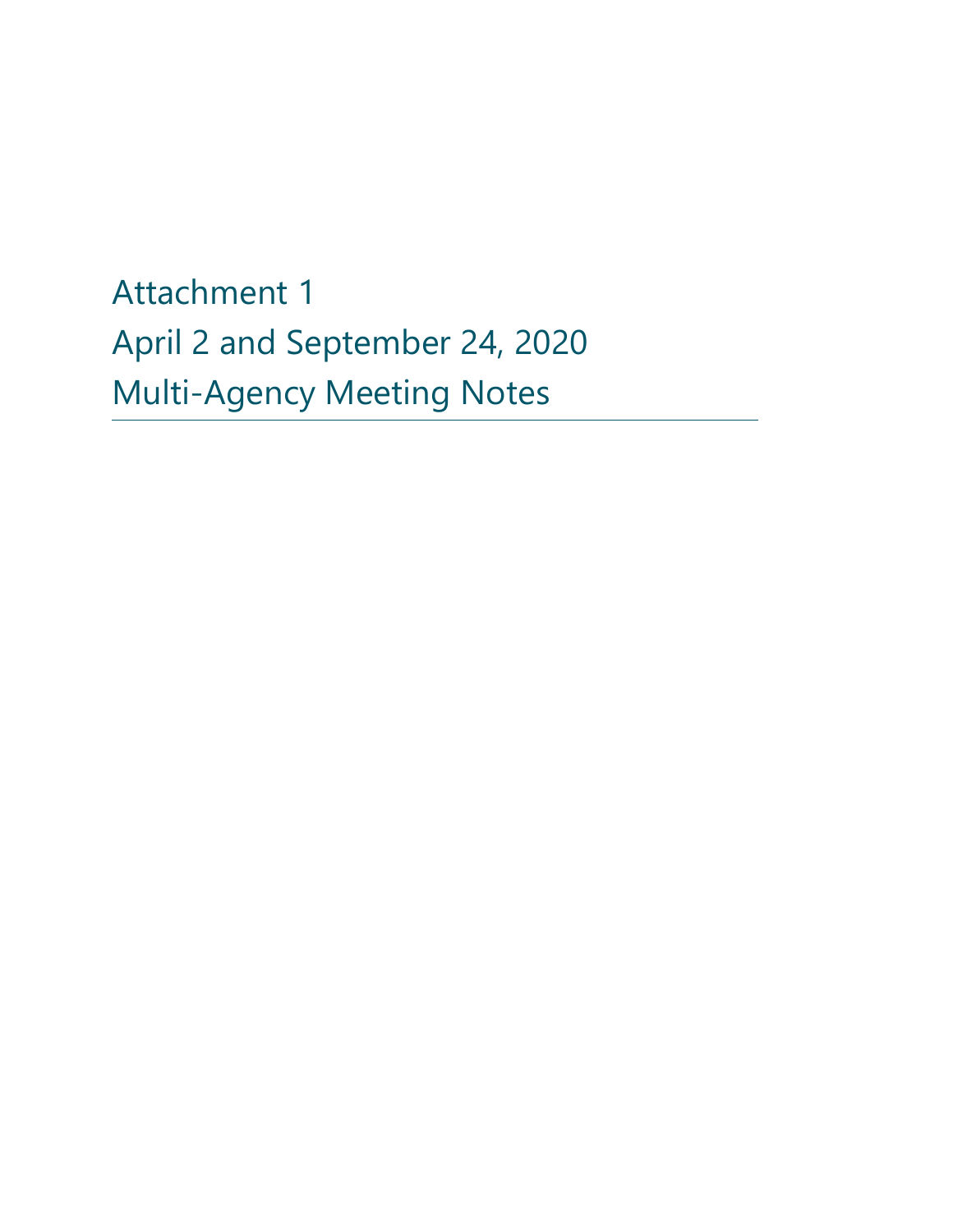

# **Meeting Minutes**

# **Restoration Concepts Early Agency Consultation**

Whiteman Cove Restoration Project

10:00 AM, Thursday, April 2, 2020, WebEx (teleconference)

## **Attendees**

| David Palazzi        | Washington State Department of Natural Resources |
|----------------------|--------------------------------------------------|
| Kristin Swenddal     | Washington State Department of Natural Resources |
| Halie Endicott       | U.S. Army Corps of Engineers                     |
| Jim Muck             | U.S. Fish and Wildlife Service                   |
| <b>Allison Cook</b>  | Washington Department of Fish and Wildlife       |
| Doris Small          | Washington Department of Fish and Wildlife       |
| Pad Smith            | Washington Department of Fish and Wildlife       |
| Melissa Erkel        | Washington Department of Fish and Wildlife       |
| Dave Risvold         | Pierce County                                    |
| <b>Scott Sissons</b> | Pierce County                                    |
| Jessica Cote         | <b>Blue Coast Engineering</b>                    |
| Kathy Ketteridge     | <b>Blue Coast Engineering</b>                    |
| Traci Sanderson      | <b>Blue Coast Engineering</b>                    |
| Pat Sloan            | <b>KPFF</b>                                      |
| Jason Lee            | <b>KPFF</b>                                      |
| John Small           | Anchor QEA, LLC                                  |
| Josh Jensen          | Anchor QEA, LLC                                  |

## **Meeting Notes**

#### **Background and Site Overview**

- The Whiteman Cove Restoration Project (Project) is a Washington State Department of Natural Resources (WDNR)-funded fish passage restoration at Whiteman Cove. The Project is being proposed in response to the recent injunction requiring the state to provide fish passage to salmonids at all life stages. WDNR is currently conducting a Feasibility Study to evaluate different options to provide fish passage in this area.
- The existing Whiteman Cove is currently closed off to the bay by control structures that function as weirs. The parcel near the historical mouth of Whiteman Cove is owned by Seattle Shellfish, which includes an active geoduck farm that is seen as a high-value parcel. WDNR manages the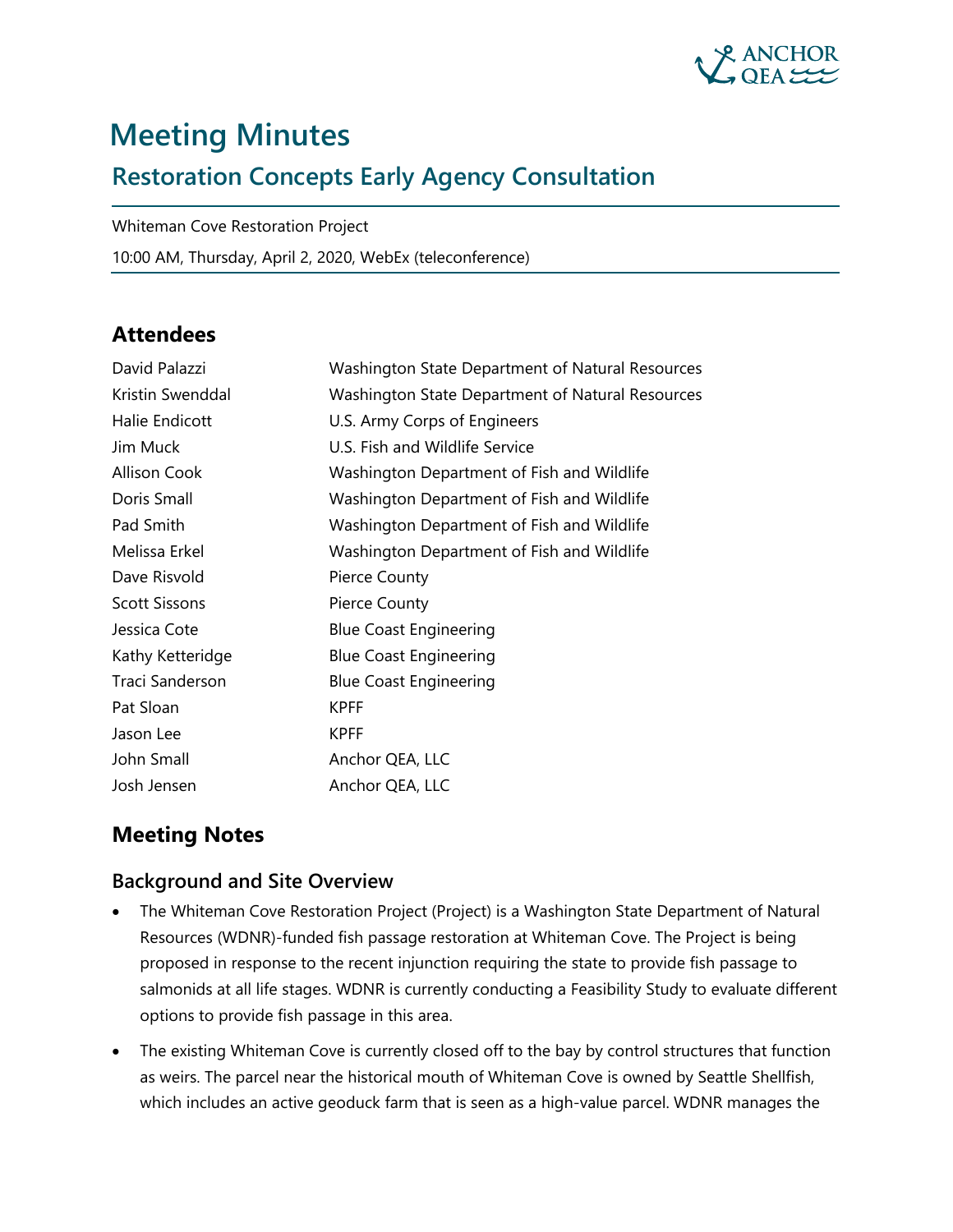state-owned lands in the area at the historical mouth of Whiteman Cove, including the portion comprising the existing control structure in that area. The YMCA owns a large portion of the cove to the south, including the second control structure located further south along the embankment, and Camp Coleman, a popular destination. The YMCA control structure is currently functional; the WDNR control structure is not as functional. Further east, inside the cove, are multiple private properties.

- The east end of the cove is shallow, around 2 to 3 feet deep. There is a creek input into the cove with generally low flow, so there is limited freshwater input into the cove.
- Pierce County (the County) asked if there has been outreach to the private property owners. WDNR has held two community meetings and an additional community meeting held by the County that WDNR and the consultant team attended over the past year. David Palazzi sends out regular updates to the community listserv related to the Project.
- Along the west side of the cove, the littoral drift flows north to south.

## **Options**

- Three design options are being evaluated:
	- 1. Open channel (unconfined or confined bed—the latter being similar to the weir option)
	- 2. Culvert or tide gate designed to open at certain tidal cycles
	- 3. Weir

## **Options Locations**

- The Project team is currently evaluating two locations: 1) the open channel and weir options would be at or near the northern, historical configuration; or 2) the tide gate and culvert options would be to the west where the WDNR control structure is currently. There is a third potential location for the open channel option to the south where the YMCA control structure is located. However, an open channel in that third potential location may be impacted by littoral drift and would need to be further evaluated.
- It should be noted that most of the cove would be empty during low tide.
- The roadway along the outside of the cove is an important access route to the YMCA, so some temporary roadway access may be required prior to construction to facilitate access to the YMCA during potential construction closures.

## **Discussion/Permitting Considerations**

• The Washington Department of Fish and Wildlife (WDFW) said they would send the WDFW Streamlined Fish Habitat Enhancement Process interim guidance to Anchor QEA to distribute to the team.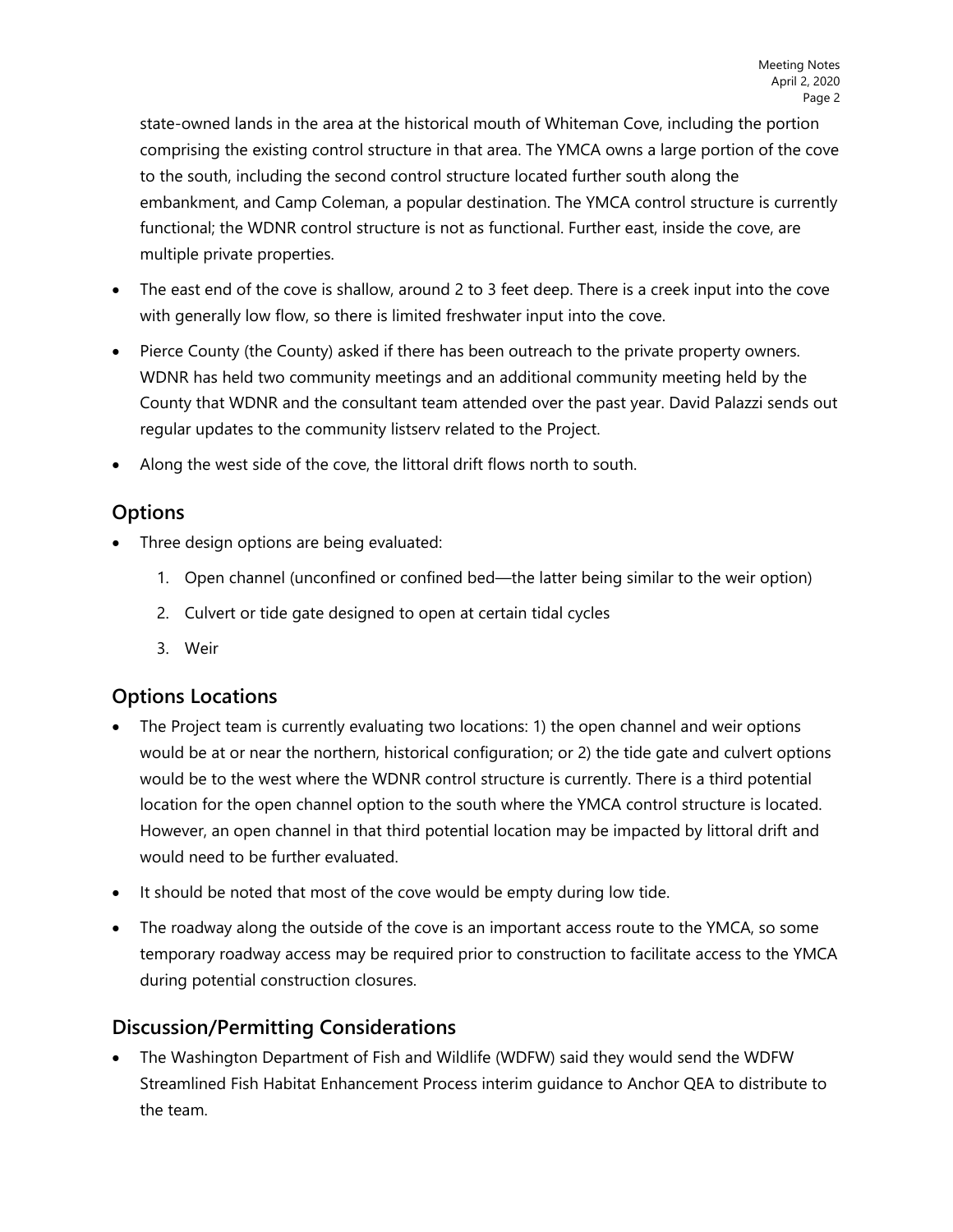- The County said that, from a shoreline permitting perspective, a Shoreline Substantial Development Permit is likely. If the Project qualifies for the WDFW exemption criteria per Revised Code of Washington (RCW) 43.21C.0382 and RCW 77.55.181, the Project may not require local permits. The County said that the complexity for the permitting process will likely come out of the public comment process.
- WDFW said that, if the Project includes more than providing fish passage to Whiteman Cove and construction of the bridge, it is unlikely that the Project will qualify for the WDFW exemption. More information would be required on the proposed design to make that determination.
- The U.S. Army Corps of Engineers suggested that the Project would fit under a Nationwide Permit 27 for habitat restoration. If dredging and structure improvements are proposed, it may require multiple Nationwide Permits or an Individual Permit. Reconstructing a bridge would likely still qualify under restoration activities because it is being constructed to support fish passage. If the tide is designed for fish passage, it may also qualify as a restoration project, assuming it meets guidance for acceptable fish passage structure. It is unlikely that removal of the sheetpile wall and berm would be permitted as dam removal.
- The U.S. Fish and Wildlife Service (USFWS) said that the Project may qualify for a fish passage restoration programmatic, which is expedited Endangered Species Act consultation. This would be for restoration only. WDFW said that they would need to evaluate further whether allowing fish passage at certain times would qualify the Project as a fish passage project.
- USFWS said that, under the 2017 National Marine Fisheries Service Biological Opinion and currently revised guidance, fish passage projects can now include other activities as long as fish passage is the main component of the Project. For the tide gate/weir options, going from no fish passage to some is good; however, USFWS would prefer the open channel option to realize as much restoration as possible.
- WDFW said that it will be difficult trying to allow fish passage at all tidal elevations while accommodating surrounding property owners' needs. To provide fish passage at most tidal elevations, the design may require a long series of weirs to adequate elevations, which leaves the north channel option as the only feasible alternative. Typically, fish passage is not required at all elevations, but at elevations typical to the area.
- WDFW said they have recently completed flood gate projects off of the Nooksack River that were considered fish passage projects. The intent was to improve fish passage, recognizing that there would never be 100% fish passage, but an improvement to existing conditions.
- WDFW requested that Pad Smith (WDFW) work with the design team to make sure the design meets fish passage requirements.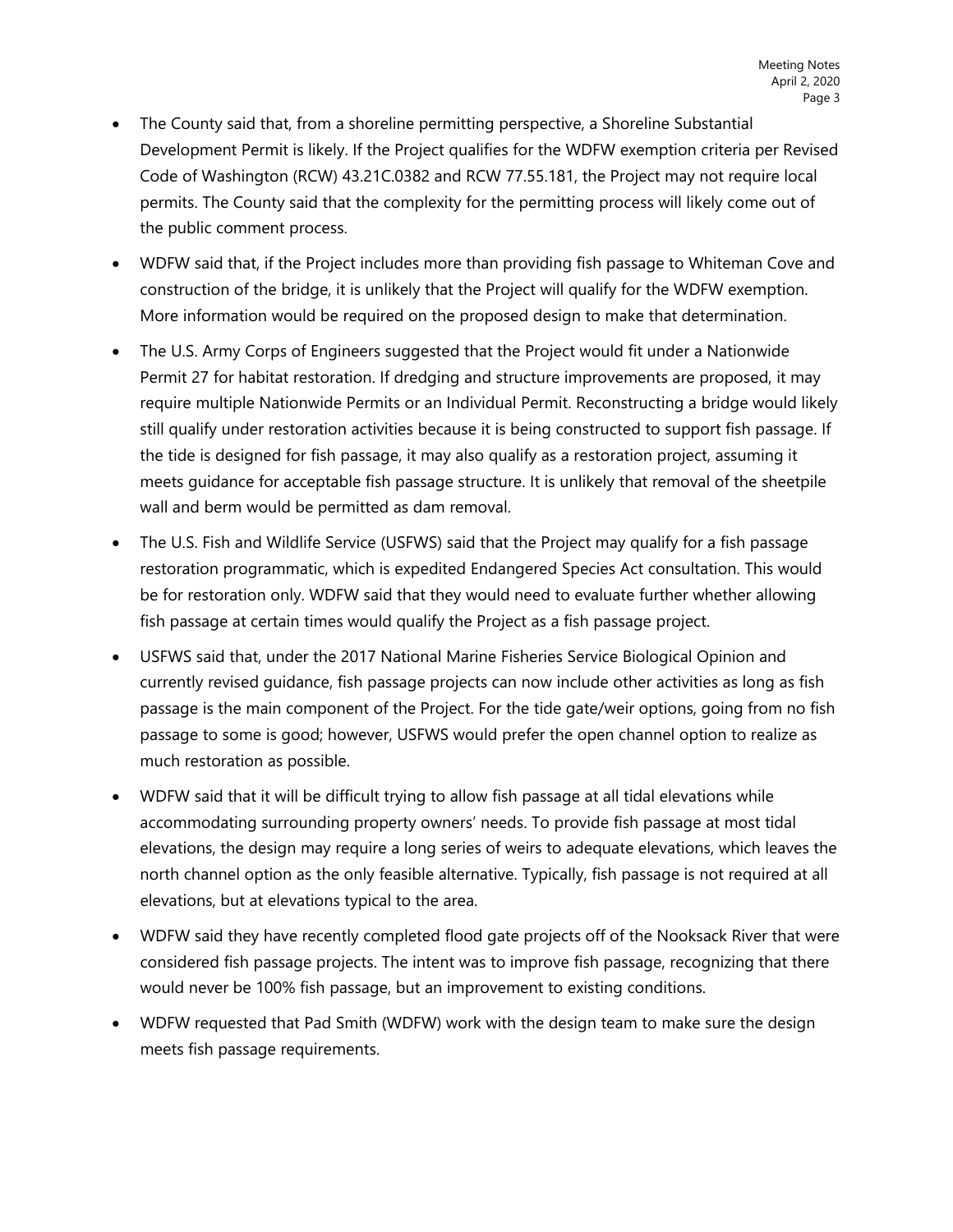- WDFW said that the overarching intent of the injunction is to put structures in or remove structures to allow more natural processes to occur.
- WDFW said that lagoon deepening would add complexity to the Project and likely require mitigation. WDNR suggested that deepening is not a requirement for fish passage under the injunction and would be considered as a separate project.
- The County said that they will require a wetland analysis report and habitat assessment study consistent with the Pierce County Critical Areas Code in Title 18E. Depending on the final project design, there may not be fees associated with that approval.
- The County said it is best to coordinate early and try to combine elements of State Environmental Protection Agency (SEPA), Shoreline, and Critical Areas requirements where possible for the most efficient process.
- WDNR said they are hoping to have a preferred alternative by June 2020 based on the Feasibility Study.
- WDNR said they have been meeting regularly with the Squaxin Tribe and will continue to keep them in the loop as things progress.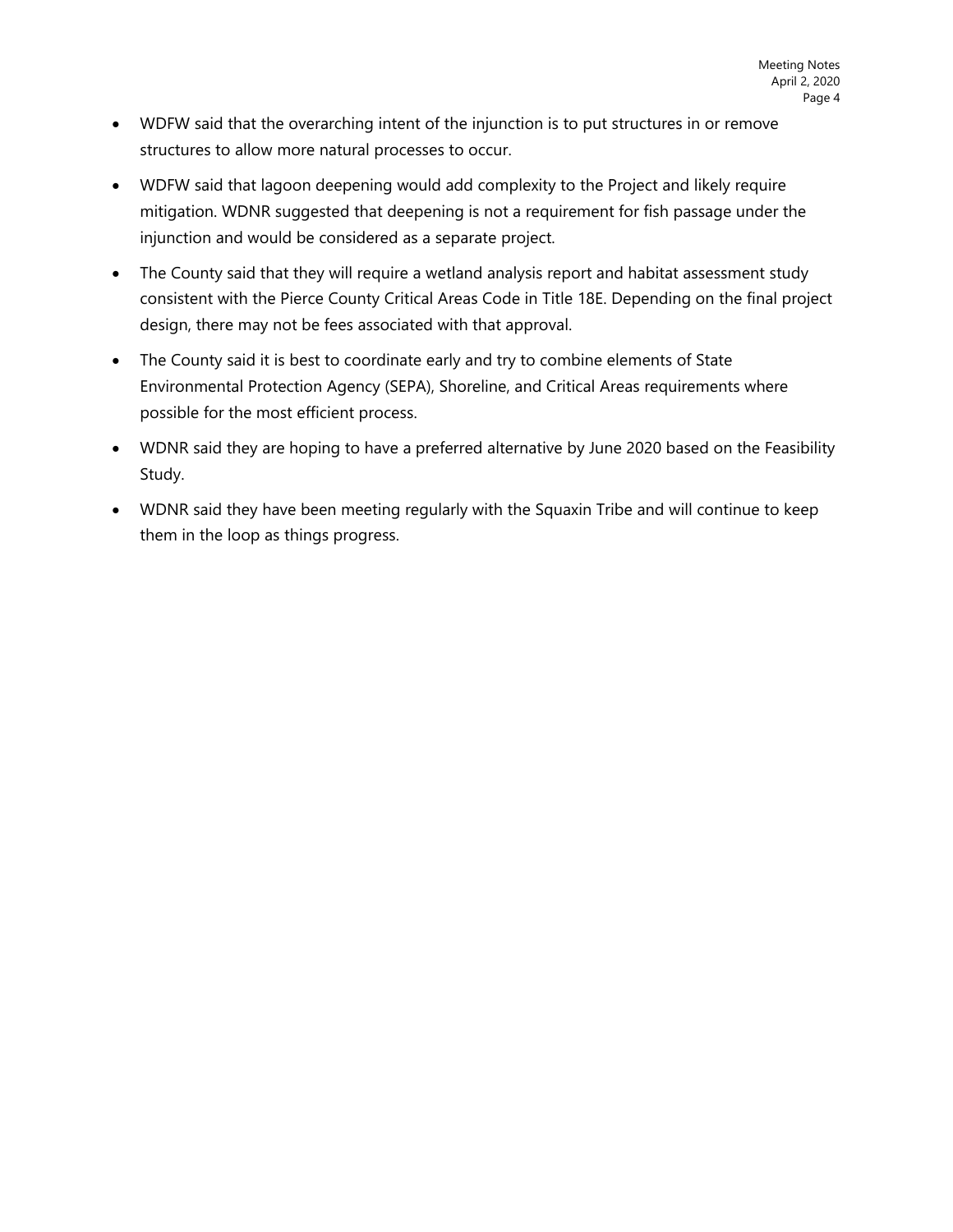

# **Meeting Notes Agency Coordination Meeting**

Whiteman Cove Project

1:00 PM, Thursday, September 24, 2020; WebEx (teleconference)

# **Attendees**

| Halie Endicott       | U.S. Army Corps of Engineers                     |
|----------------------|--------------------------------------------------|
| Jim Muck             | U.S. Fish and Wildlife Service                   |
| Allison Cook         | Washington Department of Fish and Wildlife       |
| Doris Small          | Washington Department of Fish and Wildlife       |
| Gwen Lentes          | Washington Department of Fish and Wildlife       |
| Pad Smith            | Washington Department of Fish and Wildlife       |
| Dave Risvold         | Pierce County                                    |
| <b>Scott Sissons</b> | Pierce County                                    |
| Dave Palazzi         | Washington State Department of Natural Resources |
| Kristin Swendall     | Washington State Department of Natural Resources |
| John Small           | Anchor QEA                                       |
| Josh Jensen          | Anchor QEA                                       |
| Kathy Ketteridge     | <b>Blue Coast Engineering</b>                    |
| Jessica Cóté         | <b>Blue Coast Engineering</b>                    |
| Traci Sanderson      | <b>Blue Coast Engineering</b>                    |
| Jason Lee            | <b>KPFF</b>                                      |
| Pat Sloan            | <b>KPFF</b>                                      |

## **Meeting Notes**

#### **Introduction**

• The purpose of the meeting is to provide additional information on the four options being evaluated by the Washington State Department of Natural Resources (WDNR) for the Whiteman Cove Project (Project). Since the April 2020 agency meeting, the WDNR team has made further progress on the feasibility study, with additional details related to design, fish passage, and hydraulics and hydrology for each option. All four options are still being considered as part of the feasibility study. WDNR is seeking agency feedback on the options to inform discussions on choosing a preferred option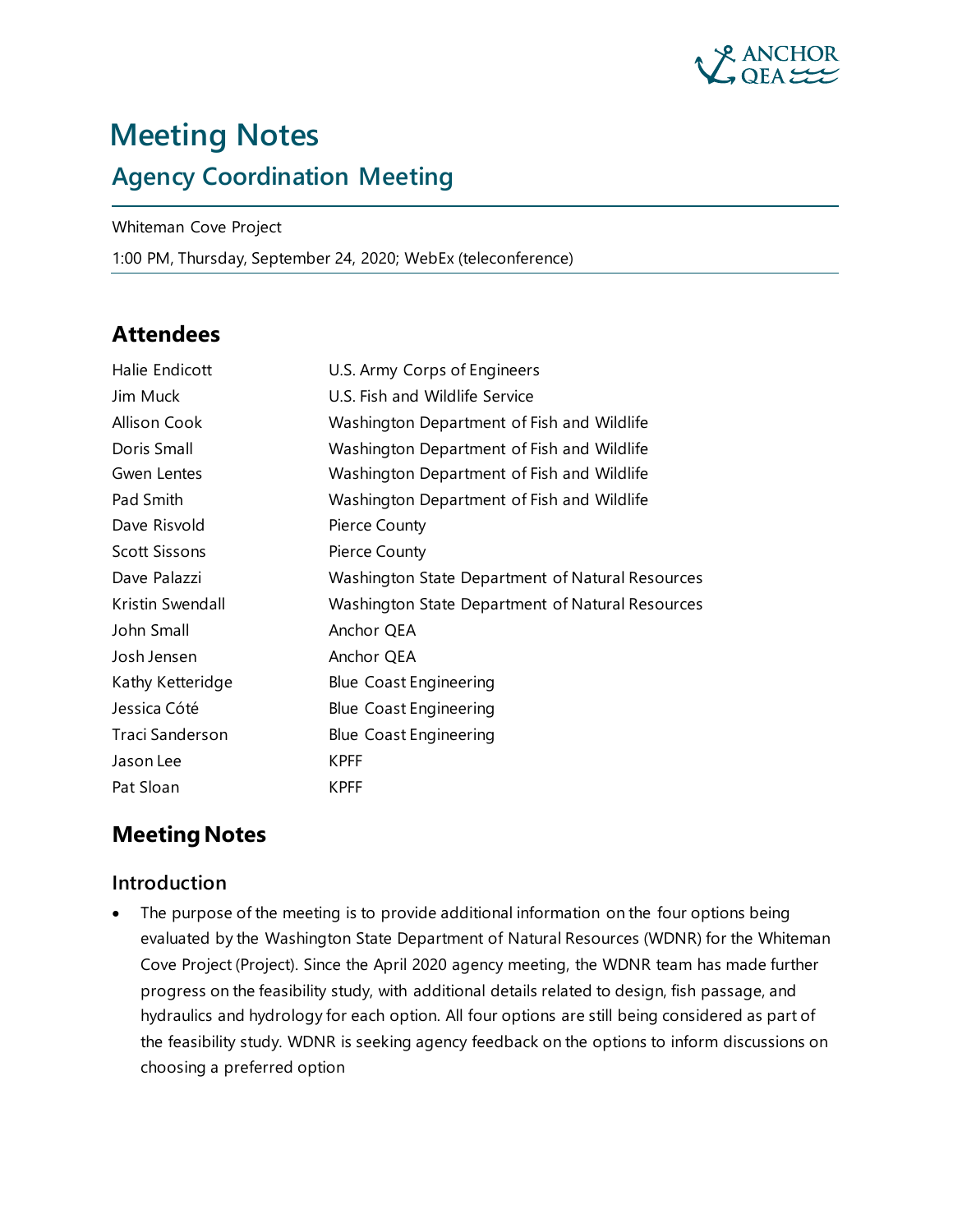## **Project Options**

- Option 1: Control Structure with Gate/Culvert. This option includes replacing the existing control structure with a similar structure that provided tidal exchange to the cove over a set range of tidal elevations. The option would allow fish passage to occur through one or two culverts connecting Whiteman Cove to Case Inlet at tidal elevations at or higher than approximately 13 feet mean lower low water (MLLW), which is the mean higher high water elevation at the site. It is expected that this option would require ongoing maintenance due to woody debris and sediment that comes into area, which would likely render a gated open channel option unsustainable. Therefore, a piped system at this location is required.
- Option 2: Bridge with Weir, 40-foot Single Span. This option is located to the north at the historical cove opening and would provide a bridge over a 40-foot concrete, rock, or other hard sill (weir) with a crest elevation of 13 feet MLLW. This option would also provide tidal exchange above 13 feet MLLW. The example photograph (in the presentation) is located at Keyport Lagoon. This example is slightly smaller than 40 feet and has a concrete sill under the bridge.
- Option 3: Open-channel with 100-foot Single Span Bridge. Option 3 is located to the north at the historical cove opening and would be set at thalweg elevation at 7 feet MLLW, allowing tidal exchange at all tides above 7 feet. This option would allow for more complex channel formations with potential for fish passage at lower elevations than Options 1 or 2.
- Option 4: Open-channel with No Bridge, Road from the South. Option 4 would be the same thalweg elevation as Option 3. This option would be more open than Option 3 and would not only allow smaller channels to form, but also allow opportunity for the inlet itself to move around and change because WDNR would not need to maintain road access.

## **Project Options Discussion**

- The U.S. Fish and Wildlife Service (USFWS) asked what kind of road relocation impacts there might be under Option 4. Anchor QEA said there may be limited wetland or wetland buffer impacts in that area; a full delineation will be completed upon selection of a preferred option. The U.S. Army Corps of Engineers (Corps) said they would have to look into the ability for using the inlet restoration that occurs as part of Option 4 as mitigation for wetland impacts associated with road relocation (if any) because of the different habitat types. USFWS said that the road relocation will need further evaluation for the Project to comply with the programmatic Endangered Species Act (ESA) consultation process requirements.
- Washington Department of Fish and Wildlife (WDFW) asked how the preferred option will be selected. WDNR said they would like to select an option that works for everybody, which may not be possible. So, that means the team will also be looking at cost and other factors as well. WDFW said they support Option 4 with full restoration but understand the constraints.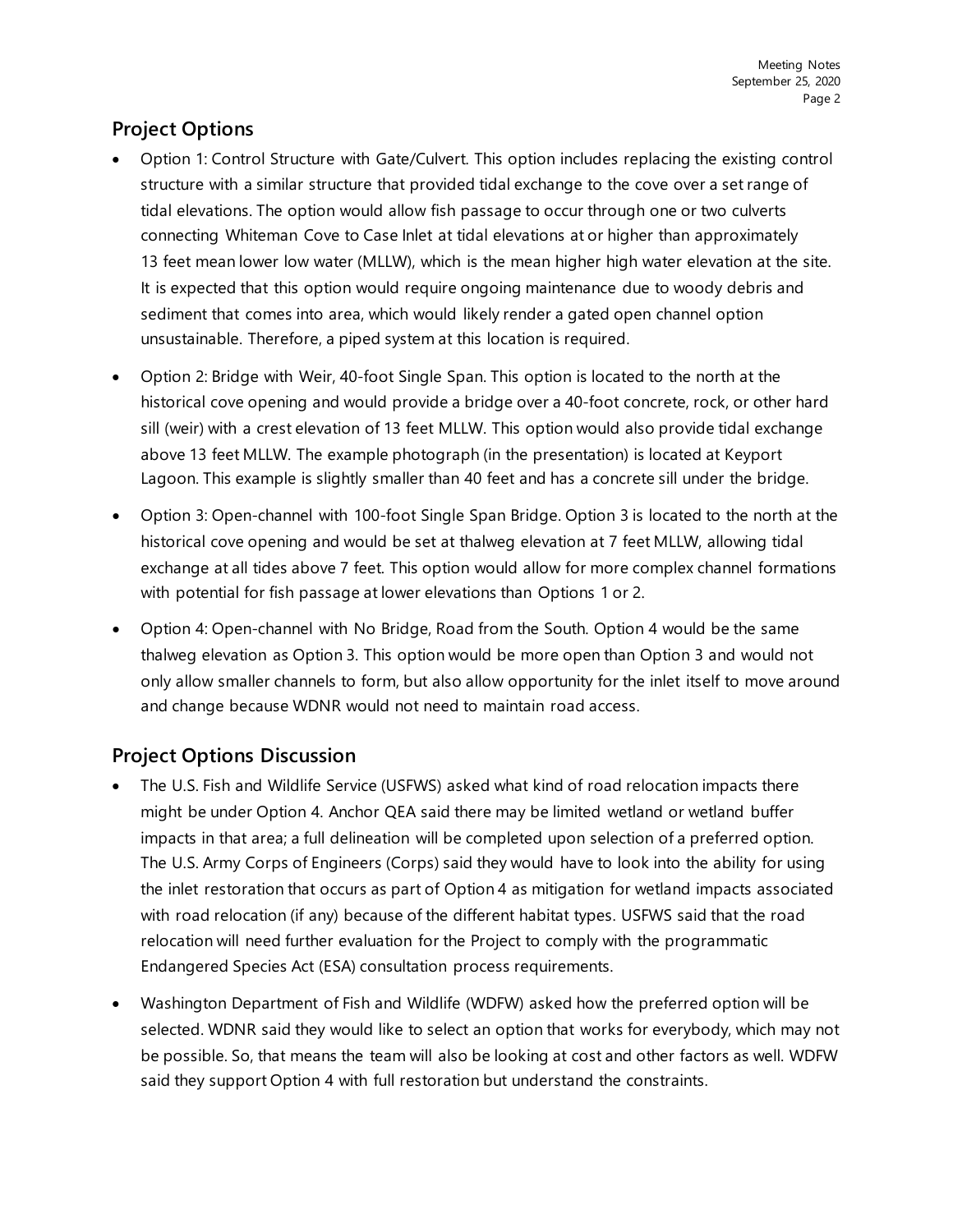- Anchor QEA said it is the Project team's intent to provide a transparent approach to reviewing the options, so the alternatives moved forward for environmental review have already been vetted.
- Blue Coast Engineering (Blue Coast) reviewed the histogram of tidal heights for the Project site and it was noted that higher tidal elevations occur more frequently than lower tidal elevations over the course of a year. The potential for fish passage for Options 1 and 2 based on frequency of occurrence of tidal heights at the site indicates approximately 25 percent of the time it would be fish passable, compared to Options 3 and 4, which would provide fish passage approximately 65 to 70 percent of the time.
- WDFW asked about the options relative to salinity, dissolved oxygen, and other water quality factors. Blue Coast has information and could provide preliminary water quality review results. Based on existing conditions information, the cove is a warmer temperature than Case Inlet. For Options 3 and 4, it is likely that the cove would flush out at each tide cycle because it is higher in elevation.

#### **Permitting Strategy Overview/Discussion**

- Pierce County said that under the Shoreline Management Act, these options are likely to fall into the restoration category. If the principal use is restoration, the Project would qualify for a Shoreline Substantial Development Permit. However, because of cost and the location in marine waters, an administrative conditional use permit may also be required. Other activities such as excavation and grading and transportation would need to comply with additional criteria. Wetland and fish and wildlife review will be required for all options. Additional review could be triggered if a wetland or fish and wildlife buffer had to be reduced below the allowances of Pierce County Code Title 18E. If that proved to be the case (and there has been no indication that it will), a shoreline variance may be required.
- WDFW recommended that WDNR request a standard Hydraulic Project Approval (HPA) because there are a lot of elements to the Project requiring local review.
- Pierce County and WDFW said that the Project would have to be full restoration to qualify for the Streamlined Fish Habitat Enhancement Process, which would exempt local review, too. It is more likely that Option 4 would qualify, but not others. Pierce County said it would be similar for the shoreline permit process.
- WDFW said that Options 1 and 2 would not comply with fish passage since they do not "allow fish to move freely through them at all flows when fish are expected to move" (WAC 220-660- 190.2.a). The Keyport Lagoon example experienced similar issues for fish passage and temperature issues that impeded access. Because Options 1 and 2 are inconsistent with the hydraulic code fish passage requirements, WDFW would not be able to issue an HPA. WDFW said that Options 3 and 4 are likely to require a standard HPA as currently proposed.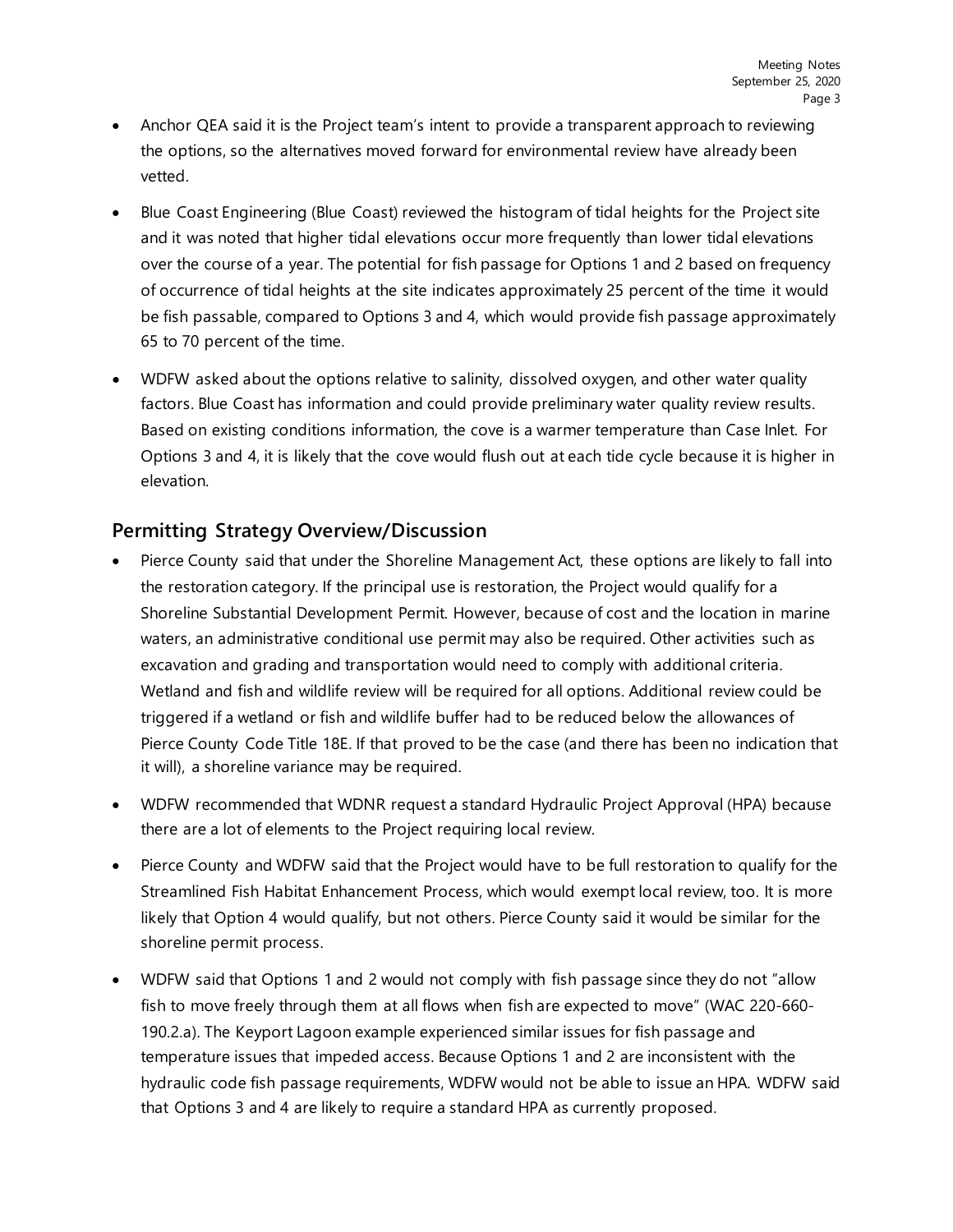- USFWS said that the agency is currently finalizing the renewed Biological Opinion for the fish passage and habitat restoration programmatic ESA consultation by the end of the year. Under the 2008 programmatic, the Project has to be fish passable at all life stages and include habitat restoration. The updated Biological Opinion would apply a broader definition of fish passage, allowing various levels of fish passage if it is otherwise blocked. The Corps said that all four options would qualify under the Nationwide Permit 27 for restoration activities if they are consistent with the ESA habitat restoration programmatic criteria.
- The Corps noted that Option 1 is likely to require monitoring of sediment and debris at the inlet and removal of accumulated material to prevent blockage of the inlet.
- The Corps said that the group previously discussed the potential for dock maintenance work at the YMCA. WDNR confirmed that any dock maintenance would be permitted separately by the YMCA. The Corps said that if WDNR is proposing other projects to be handled under the fish passage and habitat restoration programmatic, then other project work (docks, dredging, etc.) would not qualify. The Corps could potentially permit the Project under a Nationwide Permit (NWP) 27 for restoration work, and other Corps permits if needed, but could not piecemeal ESA coverage. It is important to look at the Project holistically for ESA coverage. It appears that any of the projects could meet NWP 27 conditions for habitat restoration.
- The Corps will defer to WDFW regarding fish passage criteria compliance. The Corps will require a monitoring plan for the Project as part of the permit conditions. Monitoring may be difficult because it may need to be extended due to continued potential blockage and fish passage impacts from sedimentation, woody debris, or otherwise (Option 1). For Option 2, the weir structure could cause concern because it may be considered hard armoring due to construction of rock/concrete weir under the bridge. The Corps will want to know in advance if Option 2 selected to make sure still meets programmatic requirements.
- WDFW said that since this is an injunction project, it needs to clearly meet the intent of stream simulation or better, which based on the group's understanding of the injunction, most likely makes Options 1 and 2 unviable as alternatives to meet the requirements of the injunction. WDFW noted that the standards of their permit authority are different than the requirements of the injunction, but that it is likely that the tribes will object to the state issuing a permit if both standards are not met.
- The Corps asked about potential upland wetland impacts from the road relocation proposed under Option 4. Anchor QEA said that the team has completed a desktop survey and has identified the potential for wetland buffer impacts. These impacts would be unavoidable if the road relocation is limited to County right-of-way. The Corps said perhaps opening up the channel under Option 4 could mitigate for wetland buffer impacts due to freshwater and saltwater interface. WDFW said that they do not want to see potential upland wetland impacts dissuade the group from choosing Option 4 for full restoration of the estuary.